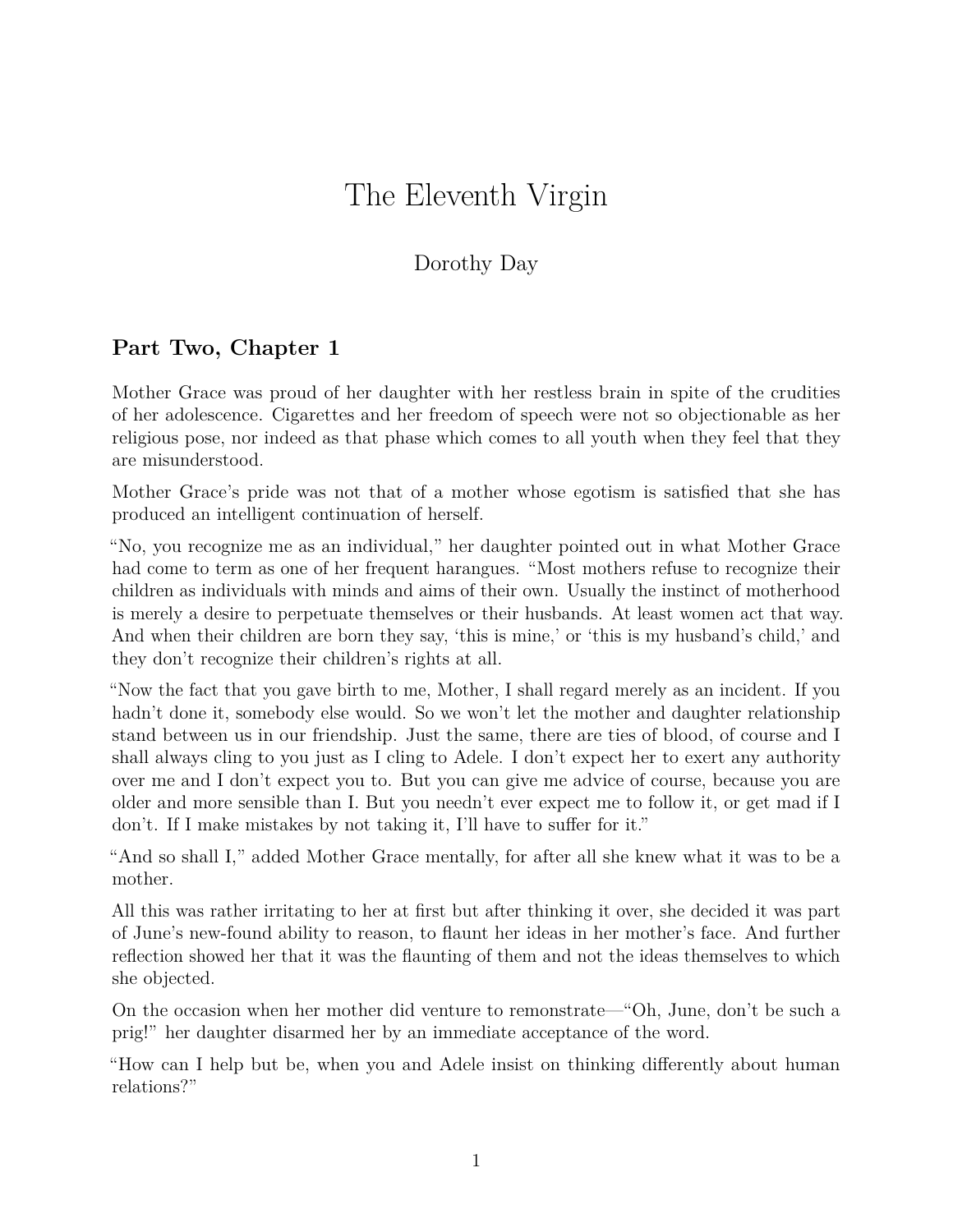Yes, she was a prig, she thought, and the real reason for it was her ever changing and modifying ideas.

Day by day they twisted into new shapes, and while she held them she must needs state them with all earnestness and conviction. And with all the more conviction because in so short a time another thought would come, bringing doubts.

Why couldn't she formulate a satisfactory program for life and stick to it? Why couldn't she reach some conclusion about human relations and then hold it?

If she could only see clearly as her father obviously did, distinguishing exactly between right and wrong, good and bad.

There was Regina for instance. She knew exactly what a good woman was and what a bad one. Not that she would ever condemn what she considered a bad one. She prided herself too much on her tolerance. She knew too, exactly what her principles would allow her to do, in her relations with men, present and future.

When June stopped to think about it, she realized she was capable of doing anything—capable of following her desires, wherever they led, and justifying herself for so doing. And whether her reason would be treacherous in this justification she did not know.

There are certain stock situations in one type of novel which the very young girl reads. June and her friends at the age of thirteen had often discussed them with mingled and pleasurable emotions. Why the words blush and bride were always associated. What a wedding night felt like. Why a wife always hid her face in her husband's breast and dilly-dallied about telling it when she was going to have a baby. Why be so reticent about it, anyway? All the world gave birth.

June had decided upon the way she would act. She'd face her husband triumphantly across the breakfast table and announce: "I'm going to have a baby!" And if she acted immodestly proud, it would be with the consciousness that she was taking part in a grand movement. It was quite proper for the husband to be astonished and pleased as though he hadn't thought her capable of it. "Why you cute dear! What a wonderful thing to do," he should say, showing a befitting admiration for a function he could never possibly perform himself.

As it was, the situation could only be treated that way once or twice. Each time it happened there would be less triumph for the woman and less wonder for the man. Hadn't she heard her mother say, before Glubb's arrival, "Yes, damn it, I'm going to have another." Then why all this flumdididdle about the little shirt or bootee hidden in a work-basket?

Still considering the stock situations, the most delightful one of all was that in which a girl was forced to confess to her husband that she had had a lover before she met him. It was full of emotional possibilities and more interesting to consider, from every standpoint, than June's favorite romance writers ever meant it to be. At the age of twelve it was easy and interesting for June to conceive of herself facing the realization of a loss of virtue and the necessity of confessing it to a husband. At the age of eighteen, more sexless and unemotional than ever before by reason of increasing mental activity, it was harder than ever to see wherein lay the crime of love out of bounds. In all the books she read—English as well as Russian and French translations—conventions were forgotten, love was treated aesthetically and morals,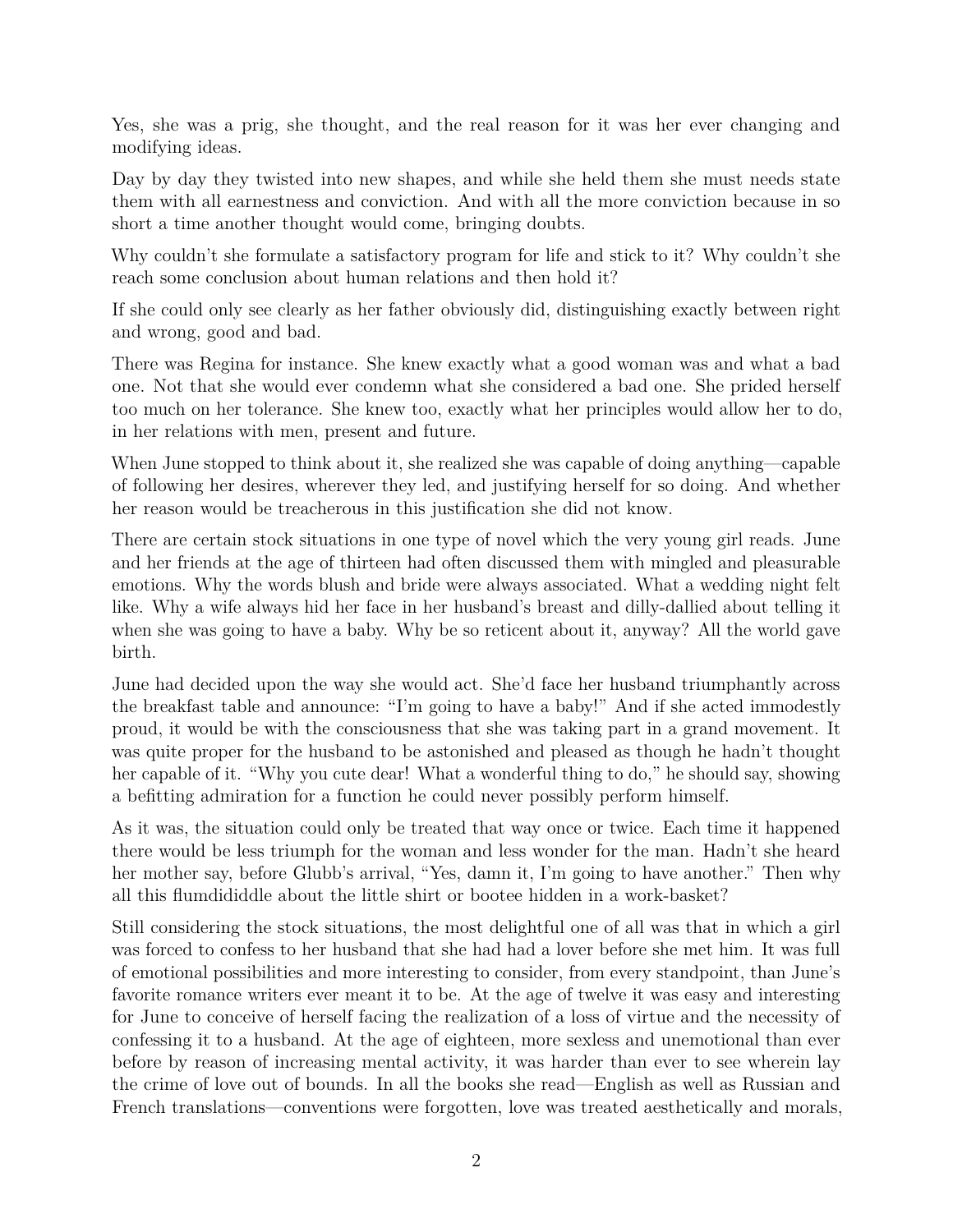as the world knew them, ignored. It was for the weak to be uplifted or cast down by the world's opinion. In literary history people had lived as they'd seen fit to live and the race had benefited by the stimulating companionships of men and women even though they rested on the basis of sex.

"But—" Mother Grace pointed out when once June was trying to give expression to her muddled thoughts, "I don't see how the convictions of genuises as to sex and life in general, affect you who have to live and work with the great mass of people in the world."

But didn't Mother Grace herself condemn the conventional reaction of the husband in the case of Tess of the D'Urbervilles? Who had been wrong in that case—the husband for leaving Tess on the wedding night because a momentary weakness made her the victim of a man she'd have to submit to even if she had struggled? Or Tess?

"But that's only a novel you're talking about."

Continuing her line of thought June decided that the only reason to condemn Tess was for her submitting without love. That made an unbeautiful splotch on her life. If she had loved her seducer heart and soul, however, it was still less probable that her "sin" would have been forgiven by her husband. Why should a woman justify herself by saying it was only her body which sinned, not her soul?

Suppose she said to her husband—"Yes, this man was my lover and every moment I spent with him was beautiful. The experience made me more alive to the beauty of the world and I am more human because I loved so much. But it passed. We grew past it, and now we are not lovers, but friends." June could not imagine it said without disastrous consequences.

It seemed that love with all its possibilities of bigness could not stand such a revelation. It was always demanded of a woman to say that a former lover had been just an incident, bringing no beauty or gladness into her life. This was jealousy. And when June tried to contemplate that she could not, for she could not yet realize love.

"Why is it so unusually hard for me to think straight?" she demanded.

"God knows," said Mother Grace, "I don't. But I'll trust to your instinct not your mind, to take care of you through life." And blessing her, June went out to find a job.

At dinner time several days later she burst into the house after an afternoon in the city and told her mother with glowing eyes that she had found work to do.

"Every afternoon this week I've taken my clippings from the school paper and the town paper and gone to newspapers. And even though I visited several every afternoon, I've only managed to see three city editors. Those office boys are the devil to get past and I wouldn't tell them I was looking for a job. I just said I wanted to see the editor on business, and didn't look important enough to have business, or else the city editors were really busy, so I didn't get in. I saw the editor of the Tribune and he told me I was very young and that newspapers weren't the place for young girls. So did the next one. He said he'd never allow a daughter of his to work on a paper. I wish they wouldn't be so paternal. Both of them said my stuff was good and that a country newspaper was a nice place to work and one of them even gave me the address of an agency where you can apply for work in the country. They were very nice and after I got in to see them, relaxed and chatted very affably.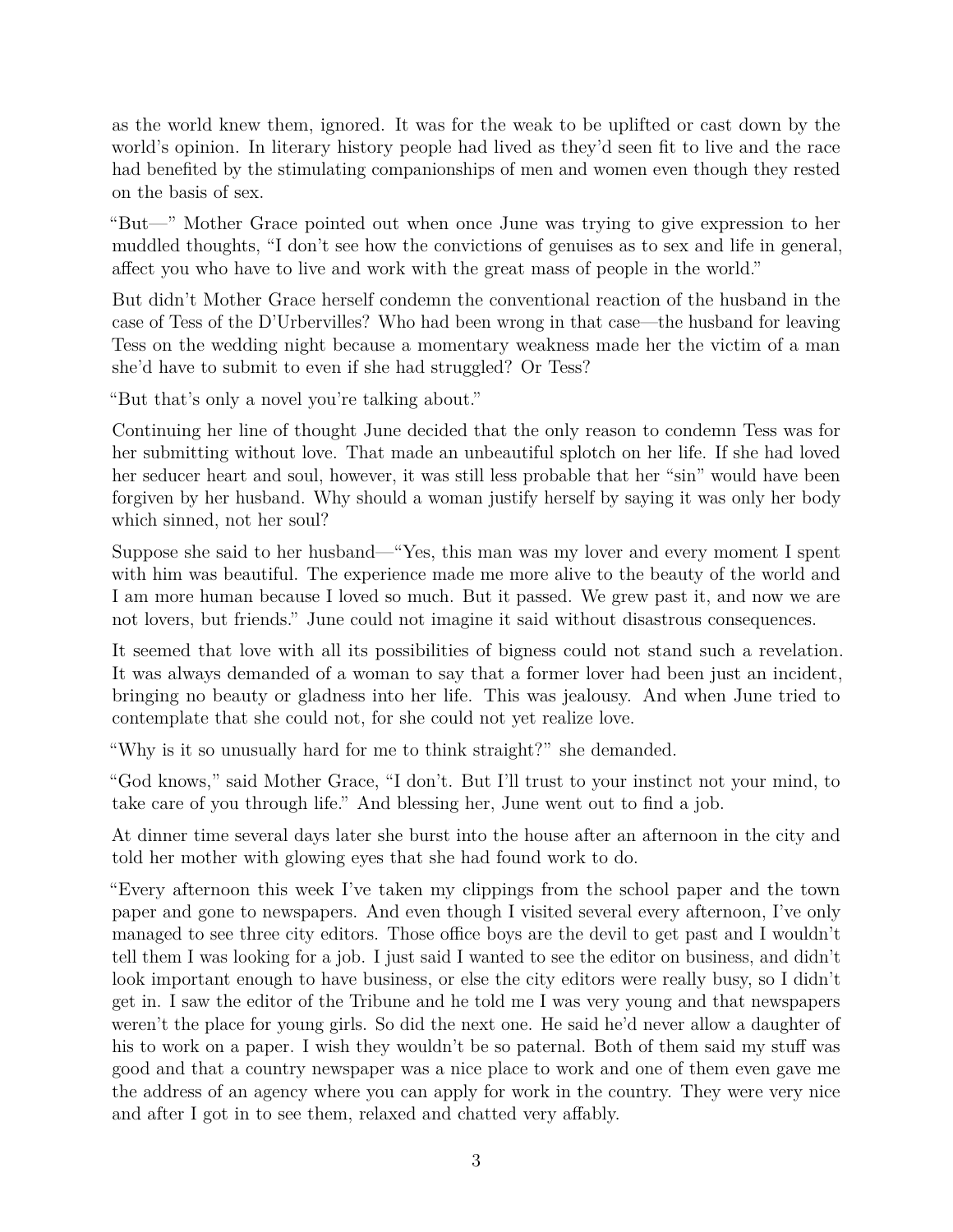"After trying to get in on all the big papers I thought of that little labor paper that I brought home the other day. It's socialist and has most of the news of the big sheets even if it hasn't the advertisement. That's the difference in bulk, really. You didn't read it and I'll get another for you. The editorials are all for labor and most of the news is written from the standpoint of the socialist."

"Oh, June," Mother Grace protested, "you know how opposed your father is to any socialism or anarchy. He thinks reformers all foreigners or laboring men. This is much worse than it would have been if you found a job on a regular paper."

"It's quite a respectable looking office," June assured her. "It looks like all the other newspaper offices, only smaller and all the men working there were Americans that I could see.

"They didn't seem to have any office boys—only a copy boy and he was rushing downstairs to the press room when I went up and didn't pay any attention to me. You could see right in the editorial room over a counter. Some men were working at typewriters and three men were sitting around a desk reading copy. A little blond man with a nice face went by and asked me what I wanted and I told him the editor.

"'I'm it,'" he said, and opened the swing gate for me to go in. He led me in a private office on one side marked 'managing editor' and I was scared. The managing editor seems to be so much more important than the city editor.

"I told him what I wanted and he laughed, not nastily, but as though it were a great joke.

"'Why, we have hardly enough money to pay the office boy,' he said, 'let alone a woman reporter.'

"'That's all right,' I told him, 'I wasn't expecting a big salary. I am sure you need a woman reporter. I can picket with strikers, and write human interest stories of strikes, and as you know the clothing workers and waitresses are striking now. And they're predicting it will be a hard winter and there are all sorts of sob stories to write.'

"'I know,' he said, 'women reporters are always a good thing, but we're broke, simply broke.' And then I showed him the things I'd done and he approved and I told him I could live on a small salary. You see after being to all the other papers I'd made up my mind that I'd have a job.

"He went on to tell me that some weeks the paper was so broke they had to issue half pay, and sometimes they had to take up a collection from the staff to pay for cuts for the next day's paper. He seemed to really want to hire me, but not to see his way clear to do it.

"Then I had an inspiration. You've noticed accounts of this squad of policemen who are living on a diet and showing how cheaply working people can live if they do it scientifically. And those society women in Chicago who are feeding themselves in a club on a quarter a day. I asked Mr. Bright—that was his name—why I shouldn't constitute myself a diet squad of one and live on five dollars a week. Lots of factory girls are living on that and I had lived comfortably on nine in the country. I pointed out to him that working girls couldn't very well club together the way these 'squads' are doing and that I'd like to show how it would work out.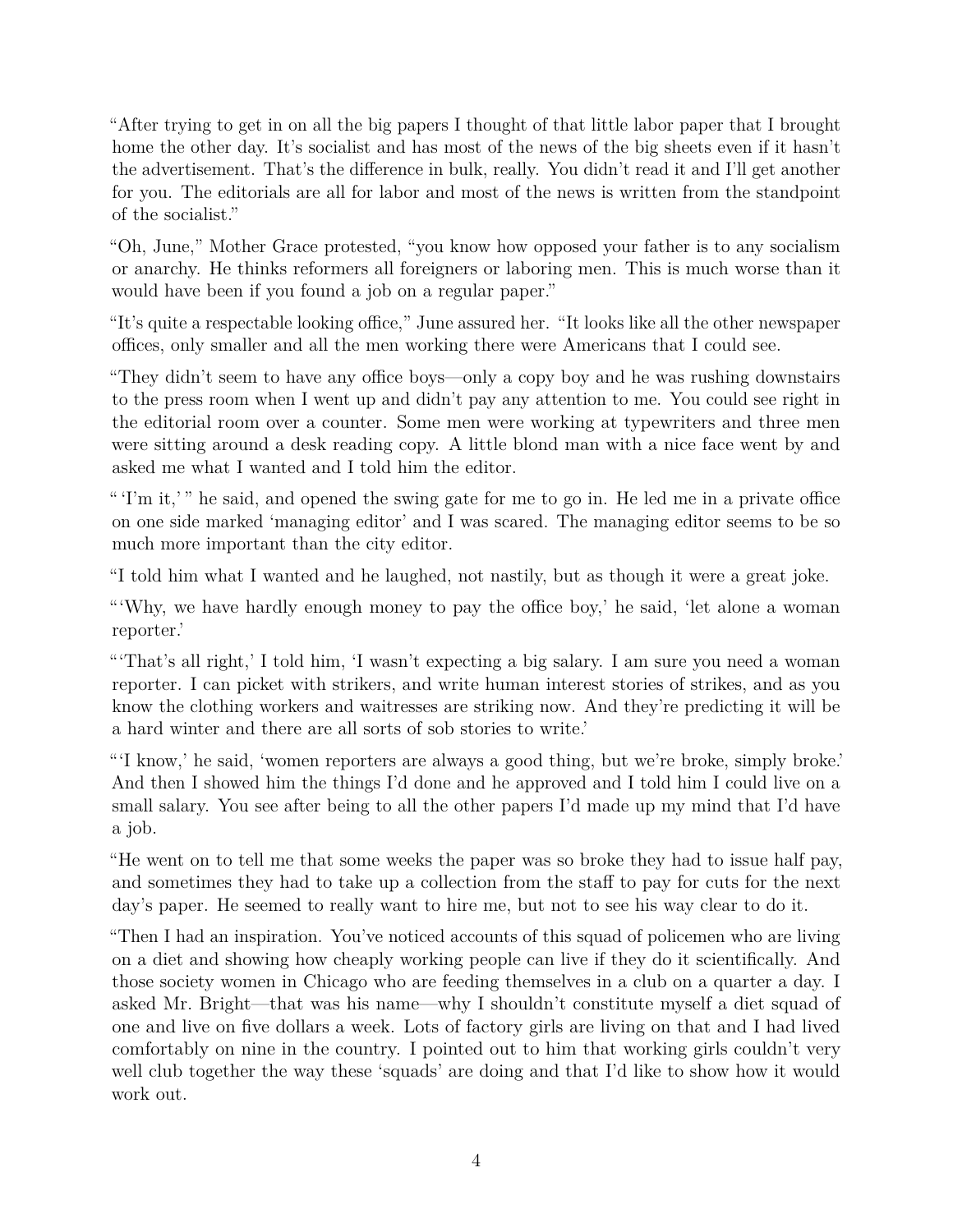"'Of course it won't,' he said, 'but if you'll try that for a month, and work for five a week, I'll raise your pay to twelve.'

"So I told him I would and now if you don't mind, I'm going to move and live in a tenement."

"Well I'll be damned," cried Mother Grace.

"You can tell father I just decided to go away and be independent just as I did that last year at college. Then he can't blame you. He'll only commiserate with you at having a thankless child. And you know, Mother Grace, I always wanted to live away from home and be independent."

"*Why* you want to, I don't see," cried Mother Grace in despair.

"It's just a case of living one's own life, though that's a trite way of putting it."

"But I never wanted to live my own life." And June in her triumph forbore to point out to her mother that hers was a new and more adventurous generation.

"There's another reason why it's best for me not to live at home," June added. "The Clarion is a morning paper and I start to work at three in the afternoon and don't know exactly what time I'll be through. And it's quite possible I'd run into father around twelve or even get home later than he did. And it wouldn't only be one row but many of them. He'd quarrel about my working and about what I'm working at, and the hours I work. You know very well, too, he wouldn't quarrel with me. It would be with you. He doesn't seem to realize that we're old enough to reason with. Why, only last Sunday at dinner he turned to you and asked you if I liked the breast or the dark meat, just as though I weren't old enough to speak for myself. And instead of coming to me he'd ask you why I wanted to work and why you couldn't persuade me that it was impossible for young girls to be out at night alone."

"I know—I've always borne the brunt of the misbehavior of all of you."

"But if I actually got out, and proved myself to be beyond your influence, he couldn't scold you for what I'd done, could he? I've got to go, mother dear. I've been home two months now and there is no work or anything to look forward to. It will be easier for you and for me too. I'll just pack my suitcase and leave."

The upshot of it was that June, with a thrilled feeling of adventure at her heart, kissed Mother Grace and Adele good-bye and took the car to the Clarion office the next afternoon.

"I'll telephone you every afternoon, and come home on my nights off. And you and Adele will have to come often and have dinner with me. I have about an hour off and we'll go to Chinatown and have chop suey. It's near the office."

Mr. Bright, the editor, had told her that in view of the fact that she had to find a home, she need not appear at the office until five. So leaving her heavy suitcase by the side of the desk which had been allotted to her, she set out through the East Side streets.

The Clarion office did not occupy a place of dignity on Park Row. You got off the subway, the elevated, the surface car, whichever you happened to be riding on, at Brooklyn Bridge, and walked down that dingy section of the Row given over to pawnbrokers, saloons and recruiting stations. Just before you reached Chatham Square, that gloomy crossroad where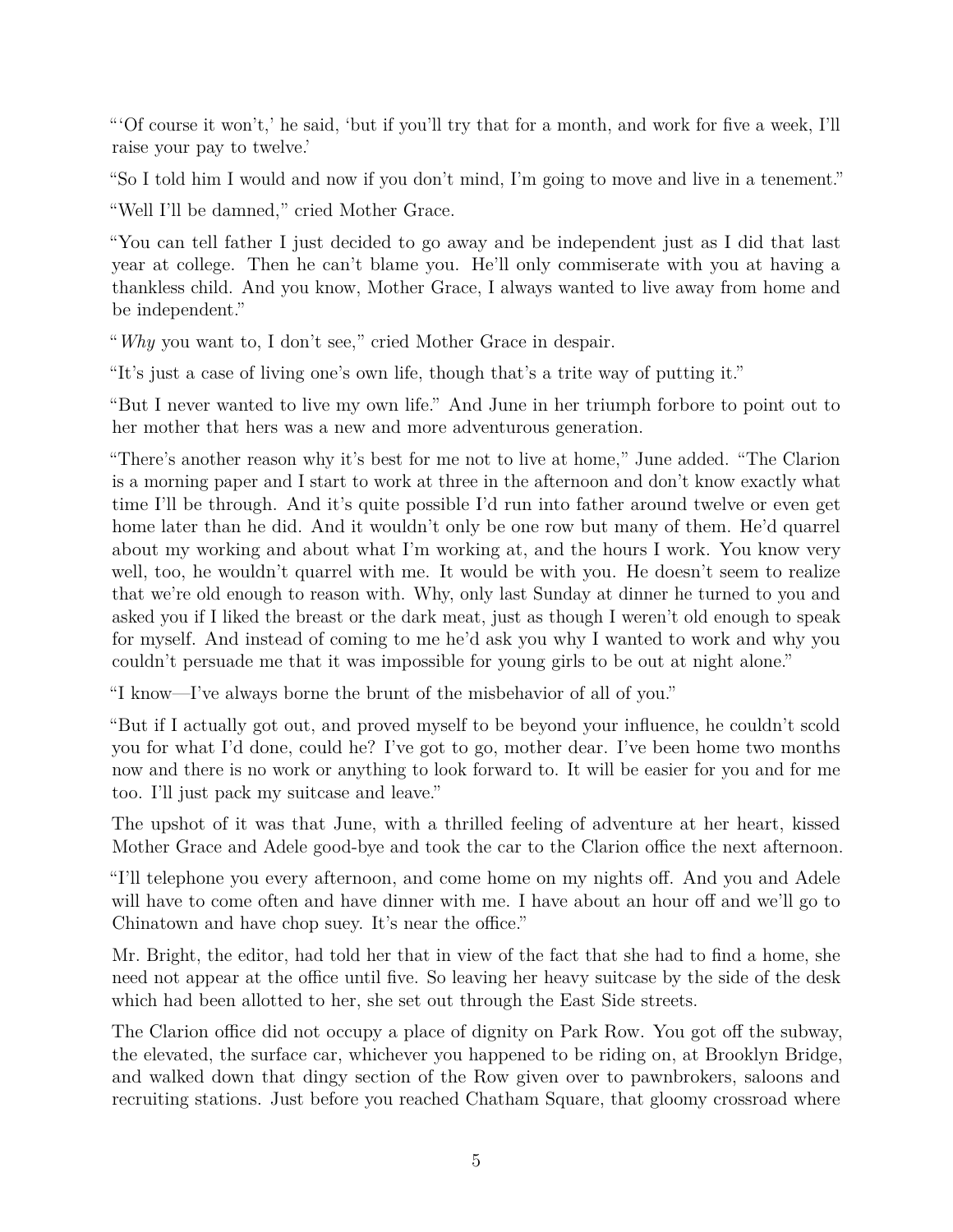all streets lead out under shadowing elevated tracks to still gloomier regions, you turned down a little side street to the east and after passing three saloons, this was before prohibition, and two warehouses reached the Clarion offices which occupied a loft above the Meisel Printing Company.

To get to June's room which she found that afternoon you continued east on this street. In another block it ends at Madison Street which digs straight into the East Side, running parallel with the river. It was a cheerful and lively street with horse cars which jogged every half hour through the crowds of children playing in the gutters and hiding among the ash cans. The air was full of shrill child voices, shouted admonitions from the mothers hanging over their fire-escapes which front the buildings like grim skeletons. Street organs surrounded by little girls played the latest popular tunes and every once in a while a merry-go-round set on a wagon was drawn to the curb by a lean and deafened horse. Rides were for a penny and the music which the man ground out as he turned the handle which set the carousel spinning held an invitation which gathered the children from blocks around.

Mulberry Street runs into this thoroughfare and spills a delta of tenements with shops where long cheeses and sausages and chains of red pepper and garlic contribute their smell to the cluttered air. There are Greek and Turkish coffee houses with strange colored curtains at the windows. When the curtains are not drawn you can see the men inside playing cards, smoking long water pipes. Sometimes there are dancing girls and often at night comes strange music which, with the echoes of daytime street pianos, haunts the silent street.

Late at night June found it a strangely sinister neighborhood. It seemed at first that she, alone in all the world, was awake. Her footsteps so stirred the silence the first night she went home that she had rubber heels attached to her shoes the next day so that she could swing along without feeling so gruesomely alone.

And soon she discovered she was not alone. A whole silent world was alive, a world that slept at dawn as she did. There were huge sleek cats, furtive pariahs that prowled through the hallways and gutters. And their cries and calls answered the dreary rustle of the wind in the trash of the street. A dull murmur came from the coffee houses, a subdued bustle from basement bakeries, the door of which opened sometimes to give out a warm, sweet smell of coffee bread and a glimpse of a perspiring and floury baker sniffing the night air.

Up dusky side streets you could see occasional pushcarts and beside them slept dim, bowed figures who occasionally roused themselves to hold murmured conversations.

Sometimes on a corner a little tobacco shop gleamed brightly. There was one on Rutgers Slip which was always open. A young Russian stood guard over tall jars of candy and colored syrup and neat stacks of cigarettes. It was nice to stop and chat with him before the nights got too cold.

Later on there was a woman who ran along the silence of the streets and broke it with her calls. Occasionally June heard her, darting down this side street or that and once she saw her running, stopping to get her breath, then running again. And every now and then came that long shrill cry of seeking.

When November with its flurrying snows sought to disguise the tawdry street, June made the acquaintance of two policemen who met each night for a chat under Manhattan Bridge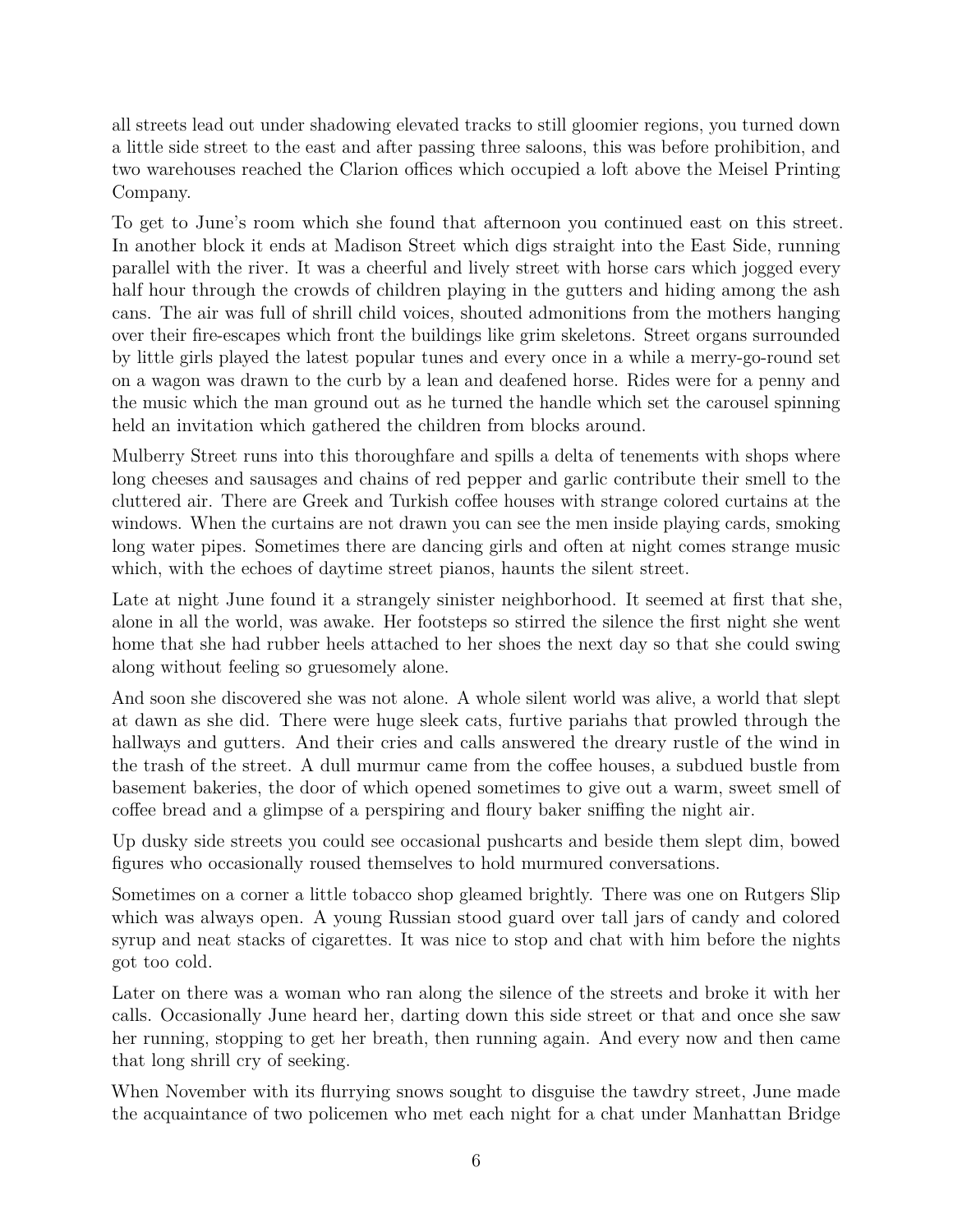while they ate their midnight meal of coffee and rolls. As the nights grew colder they had a glowing fire in an ash can, and June stopped to warm her hands by it. She was offered the seat of honor on a dry-goods box, and presented with a cup of hot coffee. The bulky ham sandwich she refused.

They asked her what she did so late at night and she told them, showing her newspaper police card.

Convinced that they didn't have to waste professional curiosity on her, an easy friendship was established between them. Her office was two "beats" from home, they told her, and often one met her as she turned into Madison Street and escorted her to the ashcan fire under the bridge and from there the other took her to her door.

"We'll watch out for you," they assured her as if dangers lurked in every doorway. And they gave her a police whistle to blow on, if ever emergency should arise. They vied with each other in telling her long fantastic tales of tenements, haunted by crooks, catacombed with secret entrances and exits, tenements in which if a man once gained shelter, it was impossible to trace him. There were tales of gangsters, of the Cherry Hill gang and their hangouts along the docks, street battles and gang feuds.

Once as they sat there and talked over steaming coffee, the stillness shattered every now and then by the heavy trains far above the houses on the bridge, a woman came running with little steps down the street, and seeing the policemen's fire, approached it slowly, shivering. June recognized her as the woman who called in the night, and listened curiously as the policemen welcomed her.

"How about it, mother? You haven't found him yet? Better come and get warm and have a cup of coffee. You've hunted long enough tonight. Better luck next time."

"You haven't seen him?" she asked piteously at first, but after she drank her coffee she seemed to forget and babbled of Sadie and some other women with whom it seemed she shared a basement room; of the way they swore and fought and stole; how she had to wear her shoes to bed or they'd go and pawn them for a drink; (and to illustrate her point, she pulled open her ragged coat and waist and showed how in lieu of an undershirt she had to wrap newspapers about her bony chest to keep warm, "Went and washed the shirt one night," she said, "and hung it hidden in an oven to dry. Next morning it was gone.") of Ike, the Jewish bartender in the saloon on Pike and Front Streets and how he let her sit around on cold days and sometimes gave her soup.

Her breath was heavy with the smell of whiskey as she talked, an ingratiating smirk on her lean old face. The horrible sadness of her calling and the tragedy of her running feet was gone. It was life which was sad and tragic. She was tawdry.

" 'Dis-audrey conduct,' they call her," one of the policemen told June. "Her name is Audrey and she's an old street girl."

"Not now!" June shuddered, incredulous.

"Sure. They keep it up until they die along the docks. There's always some rotten foreign sailor so far gone with dope or drink to pay her. You see she seemed pretty sensible while she talked to us, yet every now and then she goes off her head and starts running through the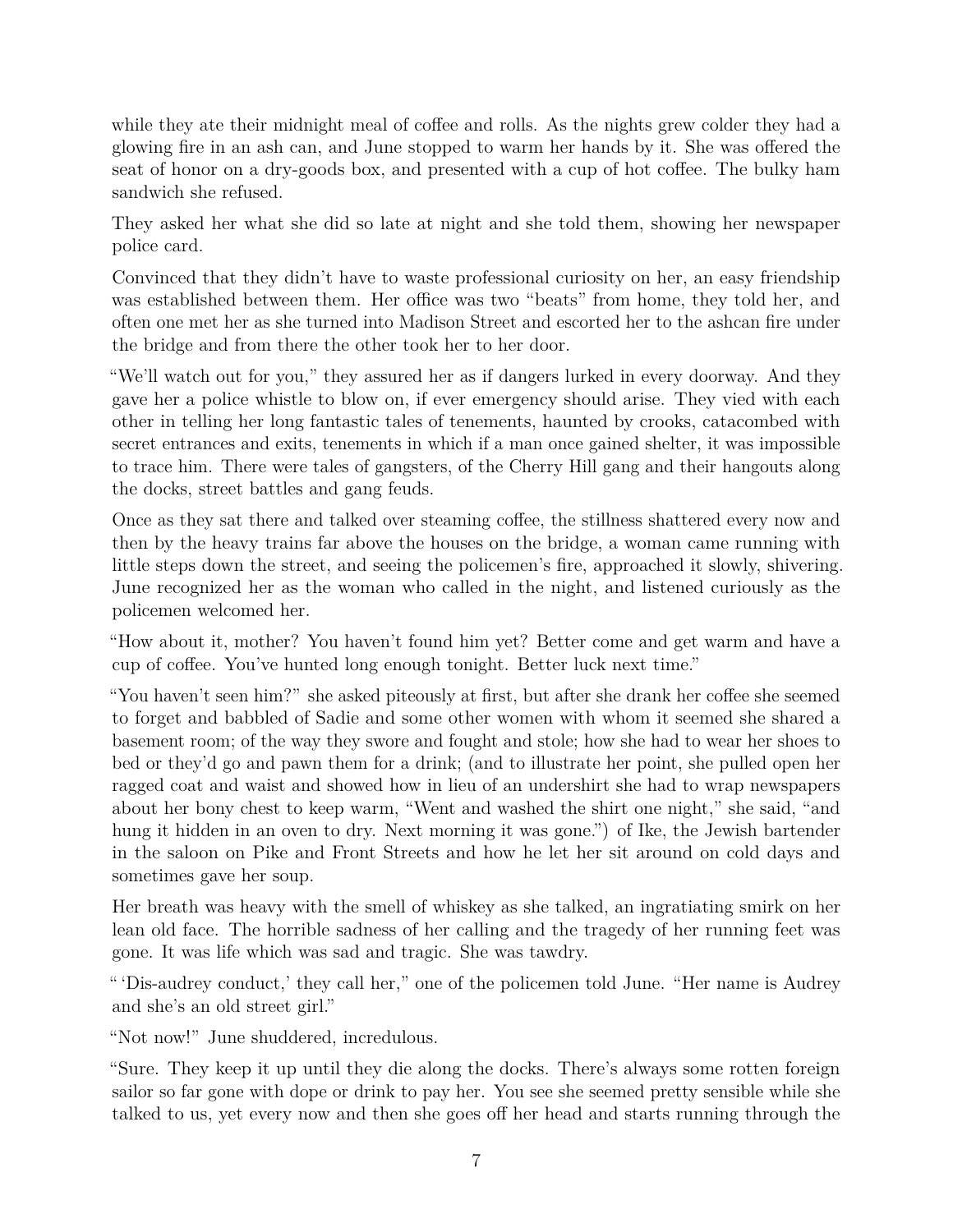streets till you'd think she'd drop dead. You see it was this way. She had a kid once, a boy. No father, of course. She took care of him and hung on to him until he was shot in some street fight when he was eighteen. He'd joined a gang when he was twelve. It didn't seem to bother her an awful lot until the last year or so. It happened twenty years back. Now she's taken to looking for him—and not the grown boy that he was either, but a little tot of five. She thinks he's lost and every week or so when the fit's on her she drops in the Madison Street station and asks the captain for him."

Facing a tiny square which was overshadowed by warehouses and tenements and which led down to the river, was the six-story tenement where June lived. Back through a long passage-way, she walked, past doors through the glass panes of which came a dim flicker of light or the occasional wail of a child. Sometimes in the narrow entry way, a couple stood, as in other doorways along Madison Street, lingering in their silent farewell. Sometimes cats were the only evidence of life in that huge tomb. They crouched on the stairs and glared with flaming eyes. Up five flights of steps, stepping over children's playthings and treading carefully to avoid any stray bits of garbage, June made her way. The door of her room, though it was one room of a four-room flat, opened on the hall, and she let herself in with a key which fitted any other door in the house.

The single bed took up half the room. A table and one chair left enough space to open either of the two doors, one leading into the Warzinsky kitchen and the other into the hall. Over the foot of the bed hung a wardrobe, and covering the window which opened on an airshaft was clean white muslin.

Candle light hid the dingy woodwork. A rubber hose attached to the one gas fixture was connected with a one burner gas stove on which she cooked her breakfast and late supper.

A row of books—poetry and fiction—decorated the table and pictures of Amenemhat III, Stefansson the explorer, and Bellmonte the bull fighter, decorated her walls. They could not approach Mr. Armand, of course, but she admired them all. She liked the first for the dissolute line of his broken nose, and the pleasant sensuousness of his expression. Stefansson typified high endeavor and Bellmonte, arrogant strength. It amused her to have them share with her her tenement bedroom.

Her rent was five dollars a month, including gas. She could walk to and from the office and other carfare incidental to her work for the paper was paid by the office. On the day she started to be the "Clarion diet squad of one" as the editor put it, she sent for a budget from a charities bureau, which gave weekly menus for families living on starvation wages. Not that they called it that. The adjective was the Clarion's. According to the organized charities a family could live, eating scientifically and keeping track of the calories, on very little indeed. After June had adapted the "menu for a family of five—\$10 a week" to herself, it ran something like this:

Breakfast:

1 pt. of milk .05 Cereal .01 Fruit .02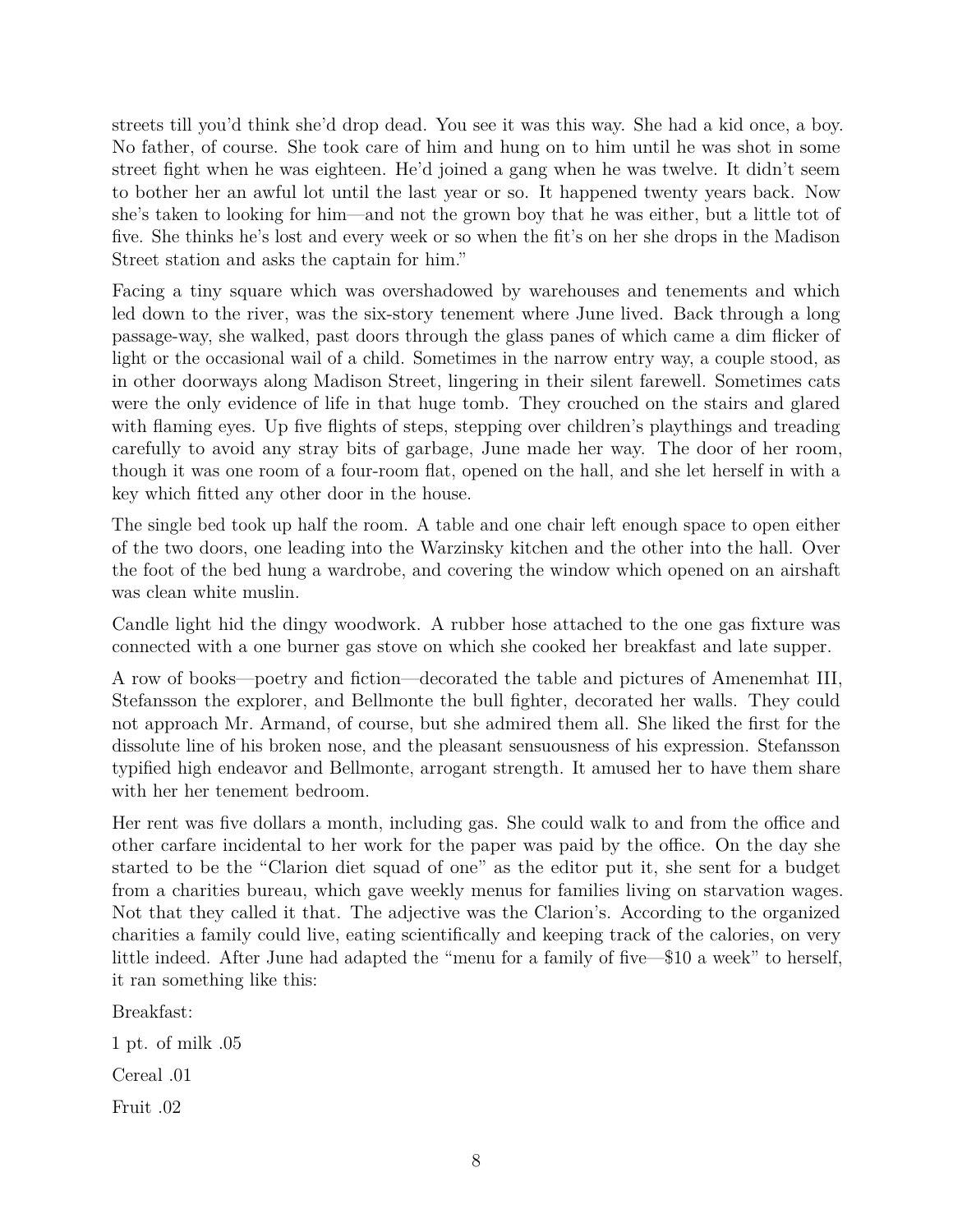Rolls .02 Late Supper: Soup (potato, pea, bean) .02 Rolls .02 Egg .03 Milk .05 Butter .03

.25

For her dinner at six, she found she could get a passable meal of soup, fish, bread and coffee for twenty cents at most of the East Side bakery lunches.

To her great surprise when she finished figuring her rent, she discovered she still had almost a dollar left over. This, of course, according to the organized charities budget, should be saved for "doctor, dentist, clothing, entertainment and education," but seeing no need of any of the foregoing, June was not content until she had devised a way of spending it.

One of the advertisements in the Clarion pointed out that a dollar down and a dollar a week, for fifteen weeks, procured for you a phonograph. This June proceeded to buy, receiving a contribution from Mother Grace in the shape of fifteen records. For something had to be done to make the diet palatable, she pointed out in her second article. This it accomplished and more.

For the morning after the bulky parcel was carried up the five flights of stairs, she was awake at eight, eager as a child to survey a Christmas present, unpacking, putting together and finally, winding up the machine and adjusting the needle to the first whirl of one of Sousa's most stirring marches.

There was a little rustle in the hall and then the patter of many baby feet. Downstairs and upstairs they came, leaving their play on the tenement stairs to snuffle around June's door like a litter of puppies. June could hear Mrs. Warzinsky shoving them away, but back they came, to listen. She opened her door to them when she had dressed but they were shy at first and hung back. When she paid no attention to them and devoted herself to the cooking and eating of her cereal, a book propped against the milk bottle, they edged in, sat shyly on the bed, stood close against the wall, or peered from the hall around the corner of the door.

June felt like the Pied Piper of Hamelin at first and wanted to laugh. But she didn't. They were all so seriously attentive. As she cooked and ate and read, she changed the records, and when the last bite of cereal and roll had disappeared, she shoved them out, locked her door and proceeded to cover her afternoon assignment.

But they came back every morning even before she was awake. In a half sleep she could hear them whispering and shuffling, tentatively trying the door-knob, Mrs. Warzinsky hushing them wrathfully. "Smootchy-faces," she called them, the only two English words she knew.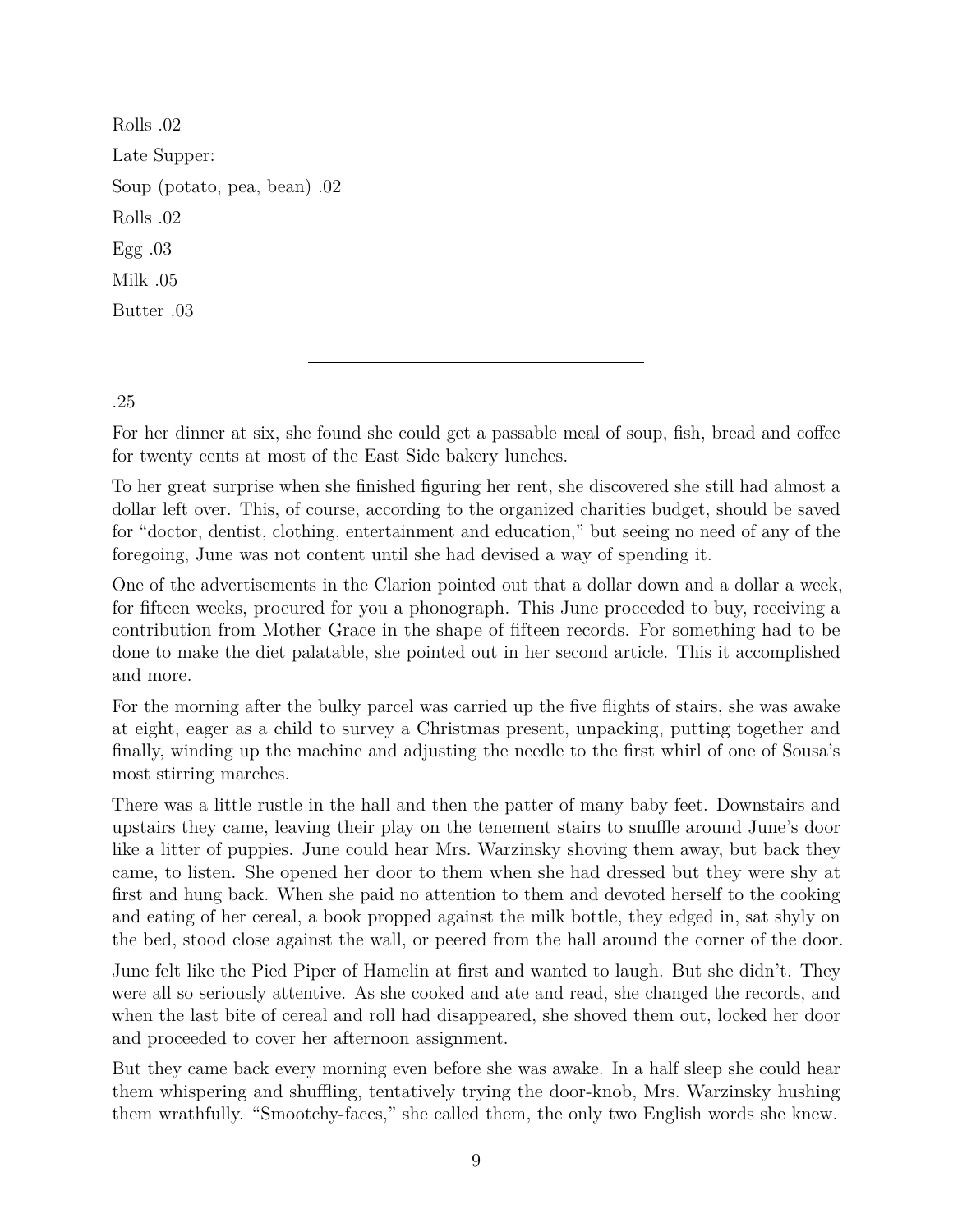But June loved them all—little Jews and Poles and Russians, loved their appreciation of her morning concerts, loved their bright eyes and curly heads, black, blond and red.

Mrs. Warzinsky liked the music too. Often she came in with a bowl of soup or some coffee bread and many times June found a carefully covered dish of pickled fish, redolent with onions, standing on her table when she returned at night.

She and her landlady could not talk together but there was no restraint between them. By expressive smiles and eyebrows they could say all that needed to be said of soup, music or babies.

June's room was cleaned by little Ruth who was twelve and who attended the public school around the corner. She was the eldest of five children who slept in the kitchen and living-room in the front. In the room next to June the parents slept with two younger ones. They were all clean and healthy and well-cared for, for their father was a tailor and never out of work. Ruth read when she wasn't housecleaning or ironing or taking the younger children to the baths around the corner. She showed June the life of Helen Keller one Saturday morning when she came in with the little ones to listen to the phonograph and timidly asked leave to borrow of an evening some of June's books which stood on her combination of desk, stove and dining table. Her brother, who was eleven, studied Hebrew in addition to his school work. June liked the little family.

She too used the baths around the corner. They were all showers and rooms were kept clean, though much frequented by the foreign mothers in the neighborhood. June enjoyed scrubbing under the hot spray and listening to the mothers bathing their children in the little rooms on all sides. Occasionally they burst into Russian folk songs, strange harmonies in a minor key with a sad happiness running through them.

She was given her afternoon assignments the night before, so she did not go to the office until she had covered them. There was much to do—meetings to attend of protest against labor, capital, the high cost of living, war-profiteering, entering war, not entering war, conscription, anti-conscription. There were meetings to start strikes, to end strikes, to form unions, to fight against other unions. Food riots came. The city hall was stormed—if you can call it storming (as the papers did) when a crowd of fat Jewish women from the East Side with babies in their arms, stood in front of the city hall and scolded that institution of city government. Heroically they paraded Fifth Avenue and "stormed" the Waldorf under the mistaken idea that the governor was staying there. There were birth control meetings—trials of birth control leaders, meeting of the Anti-conscription League, the Emergency Peace Federation—and interviews galore.

The city editor of the Clarion at this time was a young Russian Jew, twenty-five years old, who had lived all his life in New York and who had worked for the last five on the Clarion. Every now and then after six months or so of intensive work, Ivan failed to show up at the office and his place was taken by one of the desk men, older but less qualified for that position of responsibility. It was generally understood on these occasions that Ivan was on one of his poker sprees which lasted until he returned to the office several weeks later, a nervous wreck and in debt to the extent of several hundred dollars. In spite of his trembling hands and bloodshot eyes, he was always welcomed like a prodigal son. For the paper never ran so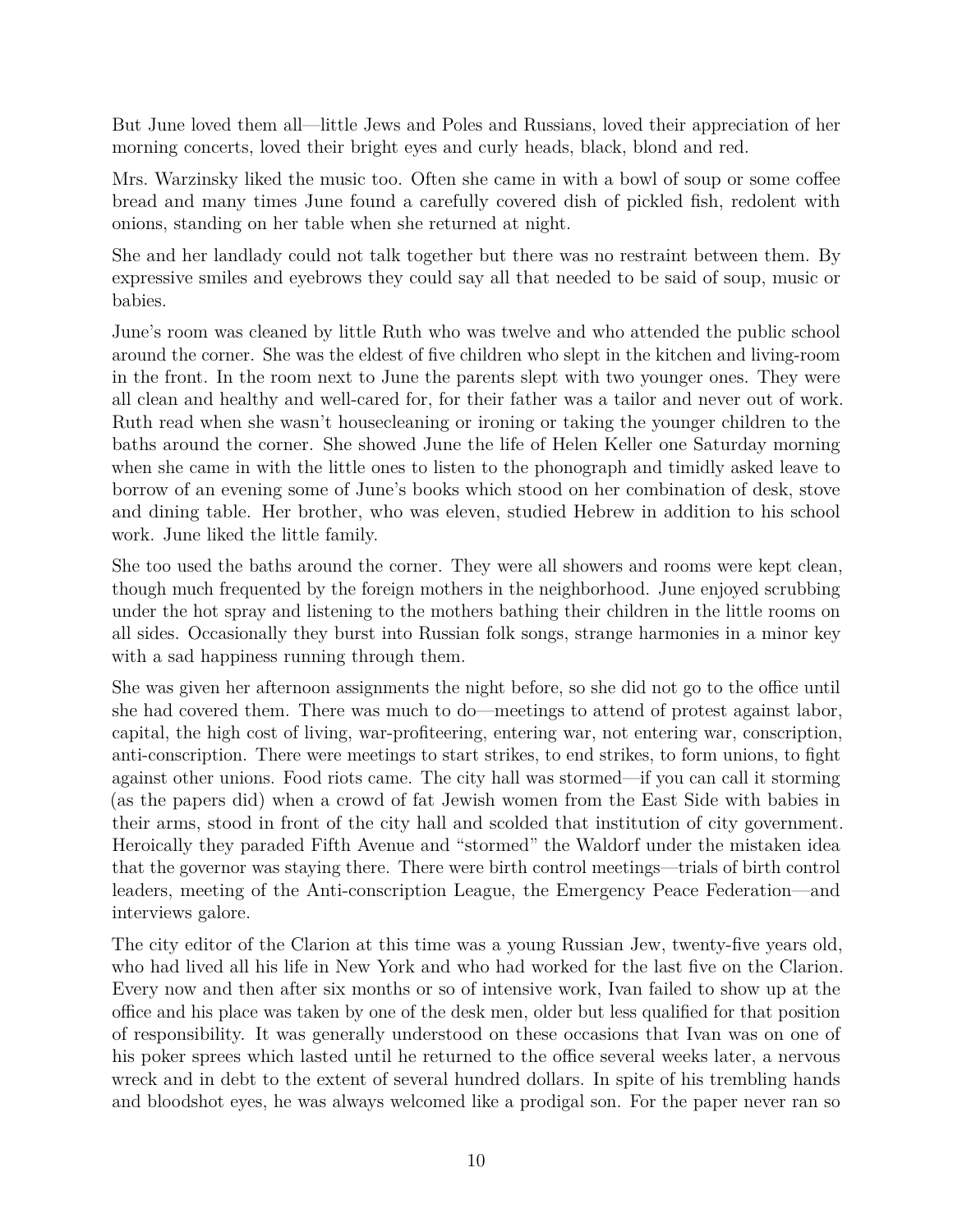smoothly as when his shaking fingers were fumbling among the evening papers for rewrite stuff and among the syndicate news sheets for features.

No one knew how he had been educated—how he had come by his knowledge of languages and literature. Nor was anything known of his family. (Most of the young men and women, in fact, that June came in contact with were remarkably reticent about families. For all she knew they might have been spontaneous growths with no background but their hall bedrooms and the newspaper office. June was engagingly frank about hers. Mother Grace and Adele often met her in the office around six for little dinner parties at which Ivan or Chester or Emil clamored to be the host.)

The Guillotine column, a special feature of the paper was run by Chester, who had a nose like that of Cyrano—his favorite character—keen eyes, a Rabelaisian tongue which June soon got used to, and ferocious ambition. He ran the column for the fun of it, and was paid for sitting at the desk as a copy reader from five in the evening until one in the morning. Outside of the office he toiled at a three-act problem drama, relaxing from his great work by writing verse and short stories that were usually rejected.

When the three of them could leave the desk at the same time it was usual for them to eat together. June protested at first, thinking of her diet. In spite of her attempt to satirize diet squads, she wanted to treat the matter fairly. "If I can get a dinner for a quarter, I'll go," she told them the first time she was invited. "That's the most my budget allows."

So the boys took pains to find cheap eating-houses and she overruled all their attempts to treat, and stuck to her regime as nearly as possible.

So far, June's only dissipations had been at Child's on lower Park Row when she sat with her three new friends and talked, over pancakes and coffee. There was no longer a chance to indulge in the ranting to which Adele and Mother Grace took exception. Everybody always wanted to talk at once and June was content to sit and listen, throwing in a word now and then to keep them at it. Often they sat till three, June smoking surreptitiously, although at that late hour the manager smiled leniently. Other newspaper workers came in and soon left. Pressmen with smudged faces came to eat and took away coffee in pails. Occasional trucks rumbled by through the cold night and every half hour a Third Avenue car clanged as it passed the Bridge. Diagonally across the street, a fruit stand with glaring lights kept busy. Continuously street cars came around the loop of the Bridge, received one or two sleepy night workers and went their fan-shaped way into Brooklyn. Paper boys shouted even at that sad hour of the morning, and newspaper wagons clattered along the cobbles to receive their load of papers and raced off.

And Ivan and Chester and June talked on and on. Emil, another reporter, usually rushed away after half an hour's chat. "He's got a girl uptown," they told June regretfully. "But he'll get over it in a couple of months and be a night owl once more. We all have our spells when we desert the pack for a while. Yours will come."

"No, indeed," said June, stretching luxuriously. "I intend to be free and have to answer to no one."

Ivan was sympathetic but Chester ridiculed her. "In the newspaper and artistic crowd, nobody remains free. They are all the victims of their desire for love, and because they have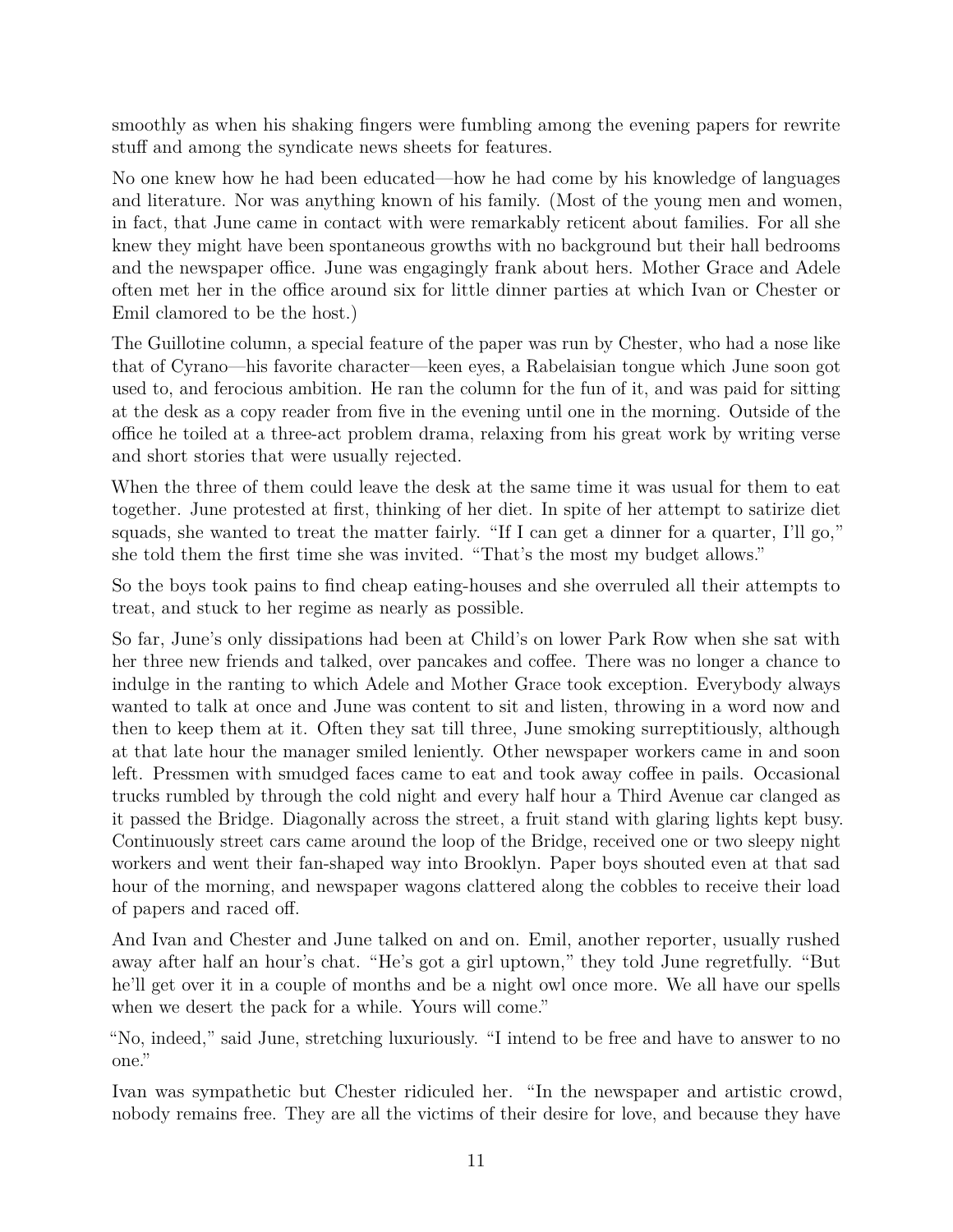so-called freedom—to experiment and taste and try—they are all the more victims of their passions."

"Shut up, Chester! Don't disillusion June. She's too young. Besides all this talk of yours has just sprung up in the last couple of months. You're the slave of a chastity ideal. If anyone ever had a complex, you have one now."

What a complex was, June did not know at that time, but she soon found out where he got his purity ideal. One freezing night when she shivered at the thought of her cold little room, into which the breath of seven sleepers stole through the cracks around the door if she did not open the window, Chester insisted on her accompanying him to the flat of a friend of his, Ellen Winter.

"It's steam-heated," he told her, "and she'll have coffee ready. She usually waits up for me if I let her know I'm going to stop in. I live on the next block."

In a little book-lined sitting-room, Ellen received the three of them, sitting graciously behind an electric percolator. She had a mass of bright golden hair, prim features and a decisive way of talking. June felt immediately that here was one of those comfortable people who always know exactly what is right for them to do and whose principles never waver.

Ellen also was working on a play, and when June finally fell asleep curled up on the cushionstrewn sofa, talk of technique and criticism of everything that had been written for the last twenty years ran in her ears.

After that, Ellen often telephoned June in the evening and asked her to spend the night, an invitation June was glad to accept. Ellen was a self-reliant young woman with a sharp tongue and rigid ideals which kept other women at a distance. She took the woman of the world pose with June and the latter listened to all she had to say in silence. She was ten years older than June and she had a gratified feeling that June realized those ten years and looked up to her as an experienced woman.

June admired her abilities and secretly condemned her intolerance of other peoples' morals. But then, she reflected, she had a reason for her condemnation. For Ellen, as she soon found out, was in love with Chester and was unable to marry him. Chester had referred darkly to a tragedy in his life on one occasion when June dined with him alone. Another time it came out. He had made an unfortunate marriage when he was twenty and had one child. (He was twenty-five now.) The girl was continually unfaithful to him, she admitted it, but he could get no proof that would procure him a divorce and give him the custody of the child and he had no money with which to hire a lawyer to conduct the case for him. As a consequence, whenever he and Ellen remembered it, they looked darkly on life and all women.

"A pure woman in these days is the rarest thing under the sun," Ellen often told June solemnly. "Modern women think nothing of their virtue and sacrifice it without giving it a thought.

"My dear, your virginity is the only thing you have. Hold on to it."

On reflection, June did not think the attitude a nice one.

"She keeps harping on virginity," she told her mother. "She talks of it as though it were a commodity, a thing we have to sell. We give up our virginity and a man gives us a home,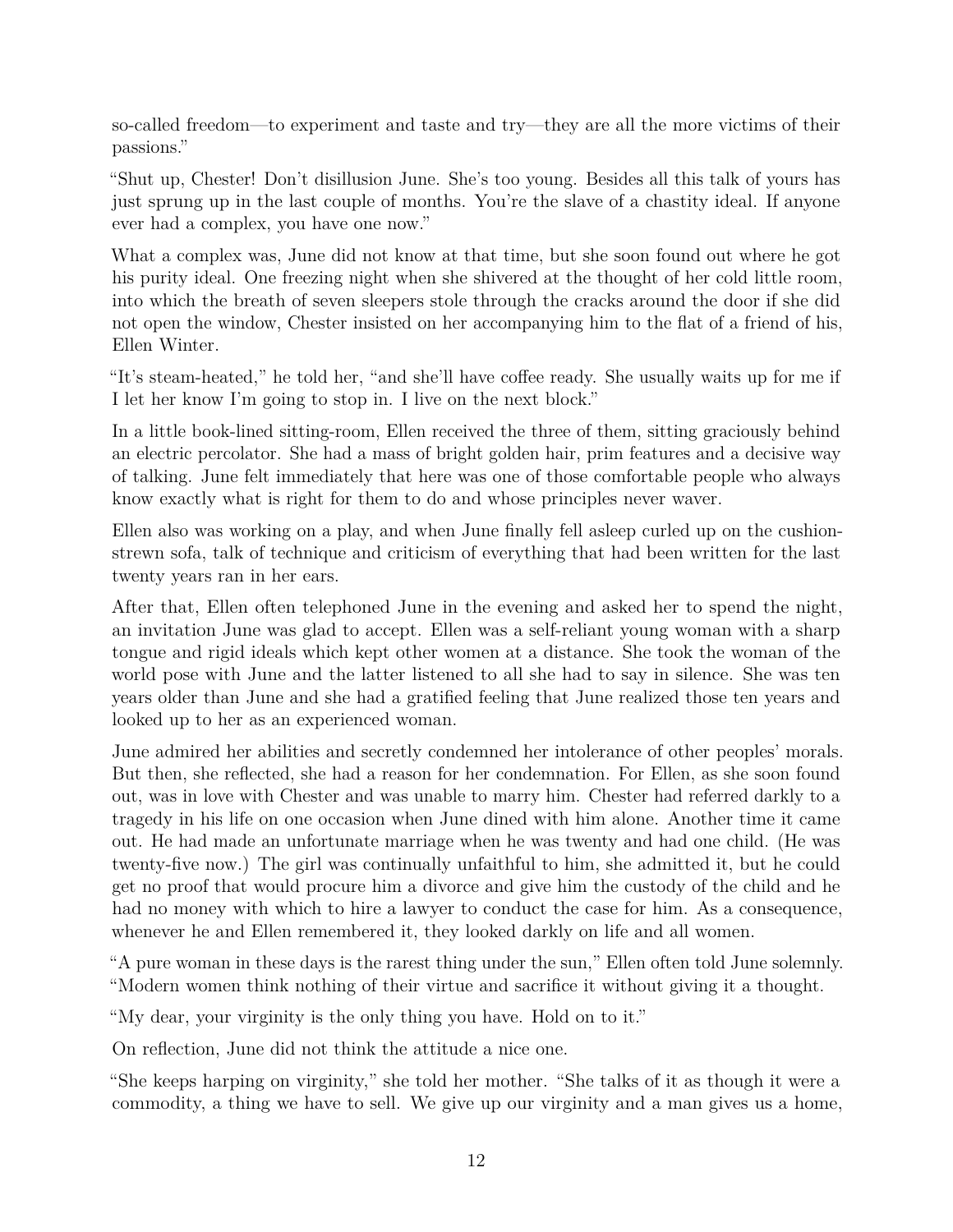and permission to bear his children and his name. If we haven't got virginity, we're to be cast into outer darkness. Nothing else we've got is of any account—only virginity. Oh—I'm sick of the word."

"This Ellen takes the worldly attitude which is the only sensible one to take seeing the world is what it is," her mother told her. "She's probably a very fine woman and you can't come to any harm through listening to her talk."

June made another friend of whom her mother could not possibly approve. This was Billy Burton, a pert little artist, whose one idea in life was to follow the whim. That her whim often created situations bothered her not at all. Situations were the breath of life to her. As she herself often signed rapturously, "Ah, that was a situation!" and she defined the word as a scene, a mass of complications, a melee, a ticklish moment—in fact a mess.

She and Ellen Winter never spoke to each other if they could help it, but a conversation between them would have run something like this, didactically:

Billy— "Sex is a barrier between men and women keeping them from a complete understanding of one another. Barriers are made to be broken down. If I meet a poet or artist or writer that I feel to be big of soul, that I feel I can learn from, and sex comes up between us and might prevent me from having a more perfect understanding of him, I let it be broken down. Once there are no barriers and men don't want to get something out of a woman in the way of sex, there is complete freedom between the sexes. At no other time will you have that."

Ellen— "But think of the value men set upon a woman's virtue."

Billy—sniffily, "I suppose that's why you set such a value on it."

Ellen— "A woman's virtue is a gift which a woman brings her husband. She always feels the lack of it if she hasn't it to give."

Billy— "I count the gifts of the mind of far more worth than the gifts of the body. I'm spiritually better off than you are, because I put the body where it belongs. Dust to dust and that sort of thing. You exalt it."

Ellen— "It's only by keeping purity of the body that you can have purity of the mind. The men with whom I came in contact know that I am pure and I get the best and purest in them in my intercourse with them. And they know they can expect nothing from me, so sex doesn't come up between us."

Billy— "But I don't want to know the best and the purest in life. I want to know the good and the evil, the pure and the impure. And I do know both and I love all that life has to show me. I can't hate anything and I can't judge anybody or anything, so I am very happy."

Ellen— "According to your lights. But once you come up against love which is the biggest thing in the world, and the man scorns you for looseness of living, and refuses that which other men have taken so lightly, then you will know remorse."

Billy— "My love affairs are to me merely incidents in an erotic education. And this education ought to make any man love me more instead of less. Think of all I can teach the man I love. For a woman learns more by a free life than a man ever does."

Ellen— "Men don't want to be taught, they want to teach."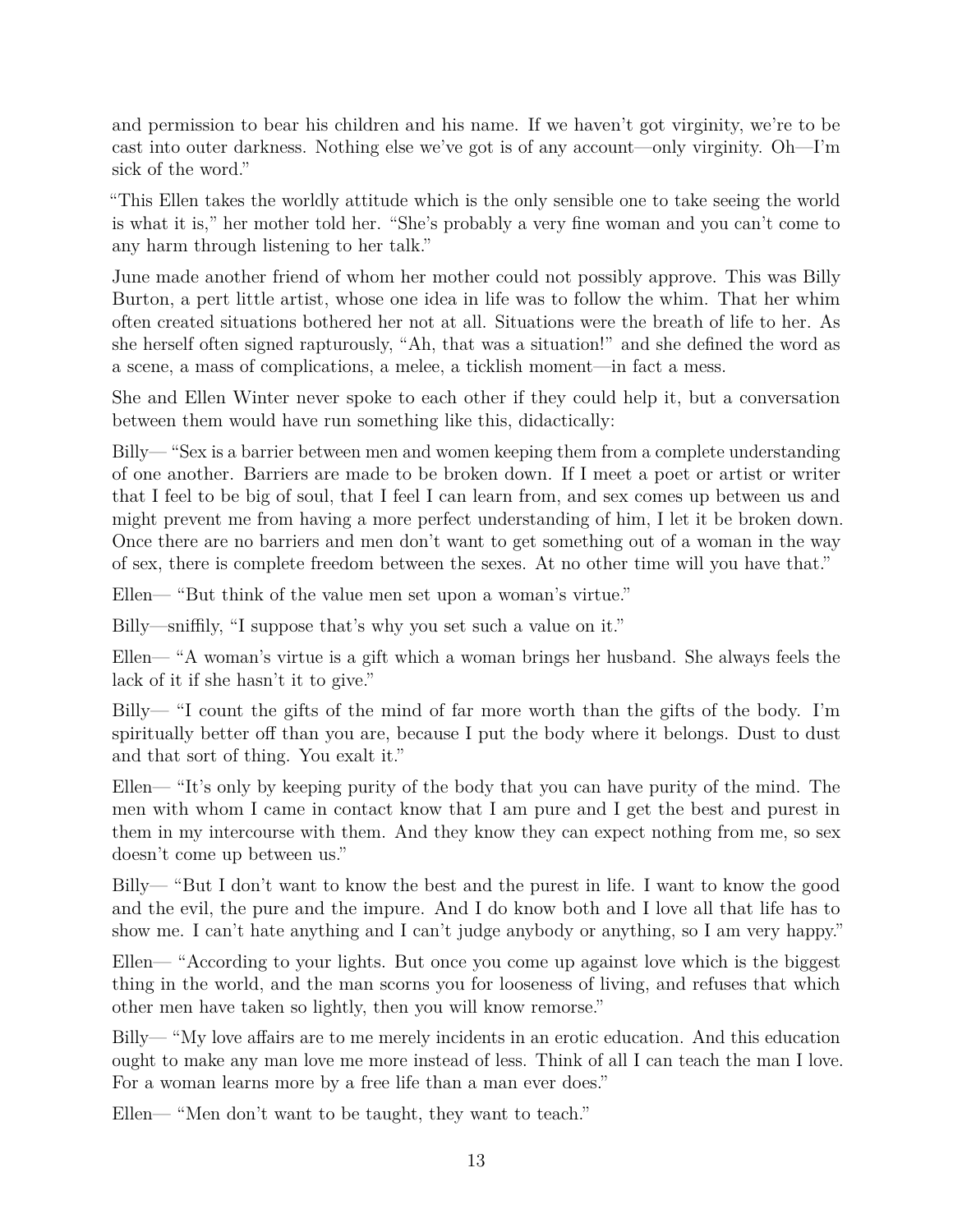But a conversation of this kind could never have taken place between Ellen and Billy, for their intercourse was of the briefest. It could not have taken place between what the world considers a good woman and a not-good one because each has such conviction of truth that they would never argue.

June, being eighteen and of few convictions made her mind the battleground and often, unknown to themselves, Billy and Ellen fought it out there. That neither side had the victory, it is unnecessary to say.

June became acquainted with Billy through Ivan who was a special friend of hers, and the two girls became immediately fond of each other. The fact that Billy "sexed" as she called it, and June didn't, was no barrier between them. June liked the little artist because she felt that at heart Billy had as few convictions as she did. Her proclaimed attitude towards sex was a justification for whatever she did, and June could not help but admire the ease with which she formulated a creed for herself.

After the diet squad had retired and June was living as precariously on her twelve dollars a week as she had on her five, she often made her way to Billy's hovel of a room to find her still in bed, hair uncombed, unwashed, wrapped in a soiled kimona in which she had probably slept, puffing furiously at a cigarette in a long green holder that matched her eyes. This morning there was the usual pad on her lap and she was listlessly drawing one nude and decadent woman after another and throwing them on the floor.

"Hell, hell, hell!" she kept muttering softly to herself, as she saw June come in. Then, "Oh, you darling. Just in time to prepare me some moral support. I've been awake for an hour and haven't had the gumption to get up and get it for myself."

Curtained off on the other side of the room June found coffee and when she had put it on the little gas stove she sat on the edge of Billy's bed and surveyed her work. The utter clutter in which the little artist lived had repelled her at first and she had wondered how it was that anyone so unaesthetically untidy could have so many friends. But dropping in of a morning when she always saw her at her worst, she soon became used to externals and devoted her attention to Billy's whimsical gossip.

"You're wasting enough paper there," she remarked as another sheet fell to the floor.

"I can't exactly get it. Is that the moral support which I hear boiling? If it is, you'll find cream on the window sill and an extra cup in the closet on the floor. Whew! That's hot," and she set the cup of coffee on the floor by her low bed. "And now I'll tell you what else you can do for me. Just strip off your clothes—the room's warm enough, and while you're drinking your coffee I'll sketch you."

Although June would not have thought of undressing before her mother or Adele, it was impossible to refuse Billy's request. So June quickly slipped out of her clothes and curled up on the end of the sofa which was softer than the chair and solaced herself for the discomfort of unaccustomed nudity with a cigarette.

"You have just the sort of impalpable figure that I am expected to draw for that blooming magazine," Billy said with satisfaction as she started to work. "Don't try to sit still. Move around all you want to. I want just a general impression, anatomically correct and yet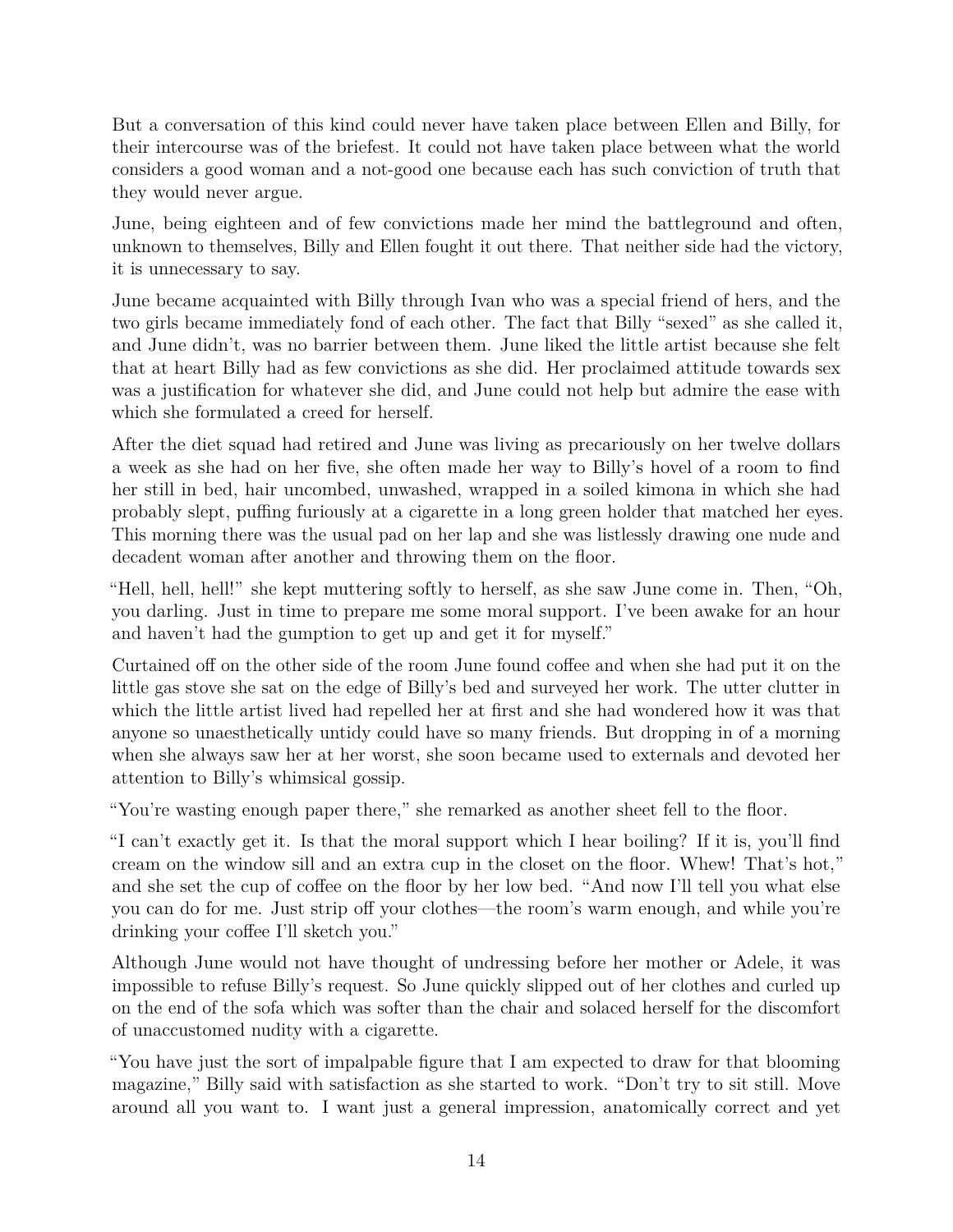impossibly lissome. I really think you more nearly approach the sort of stuff I draw than any body I've ever seen. You'll probably have a beautiful figure by the time you're thirty. Have the men around here started to make love to you? You're just the type, you know."

June didn't know what the type was, but she told her friend, "Yes, very nicely. But not violently enough to be convincing."

"What do you want them to do? Rape you? Violence has gone out of fashion, don't you know that?"

"I enjoy it immensely until they try to kiss me. But there is a sort of futility about their love making. It's purposeless—as though they did it because everybody else does it. I don't get half so many thrills as I thought I would when I became grown up and untrammeled."

"Unawakened," said Billy with her pencil in her mouth.

"No, pure, Ellen Winter would say," June put in rather maliciously.

"It's a lucky thing I don't live at home now," June told Adele on one of her frequent visits home. "I'd have so much to talk about that you'd never get a word in edgewise. It's all about causes, too,—the poor working girl, the police system, homes for fallen women and how they should be run, birth control, pacifism and any number of other things. But all I have time to tell you about are my adventures."

"We'd a great deal rather hear them than the conclusions you draw from them," Mother Grace said. "They're bad enough for a mother to hear about anyway. Can't you manage to avoid some of these experiences of yours?"

"I don't go out of my way looking for them," June protested aggrievedly. "If they worry you, I won't tell you any more."

"Of course you'll tell me. I'd rather know exactly what I'm worrying about. I should worry in any case. If you didn't keep me informed as to what you were doing and where you were living, think how shocked I would have been when Mrs. Gunther called me up that time."

The woman that Mother Grace referred to was the chief factor in an unpleasant experience June had had several months after she had left home. On the lower East Side near the river she stumbled upon an old parish house next to an Episcopalian church that had a slave gallery. She explored the church which had been opened for a vesper service and wished also to explore the parish house next door when she noticed a small sign tucked unobtrusively away in one window announcing that there were rooms for rent. She was immediately fascinated by the somber atmosphere of the place, and the result was she rented the room (two dollars a week) and moved in the next day. It was the completeness of its desolation which attracted her. The first floor was occupied by a young woman with an old husband, the rector of the church. Mrs. Gunther puttered around the two rooms on the first floor of the house where she and her husband lived, leaving her lodgers to care for their own rooms as best they could. The beds were never made, the floors were never swept, clean towels were scarce and hot water was unknown.

On four sides of a square hall four doors opened into the lodgers' rooms. June heard them open and shut in the morning, but she never saw the occupants in all the two months she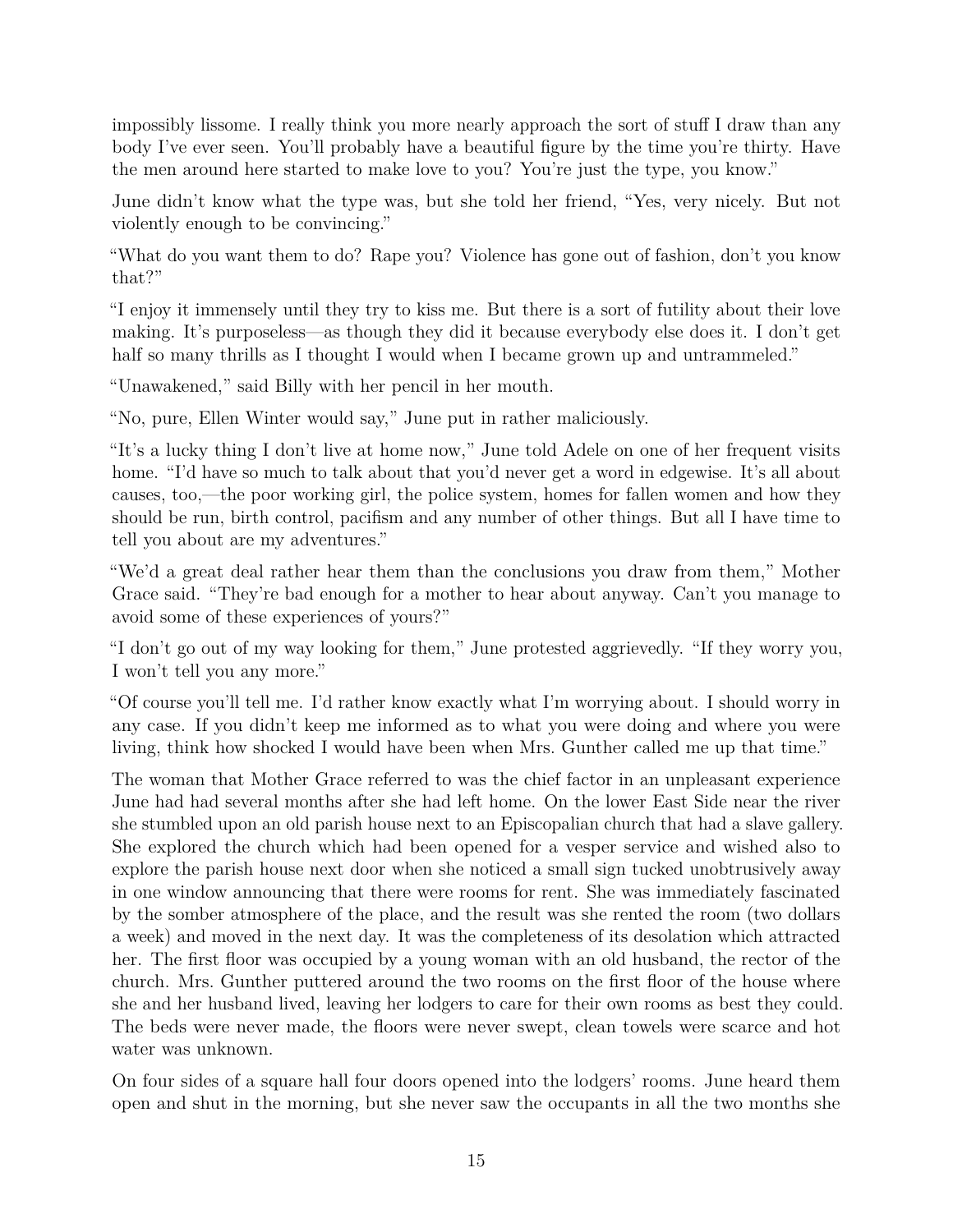remained there and since the doors were never open, she didn't have a chance to peep in to see if they were as bleak as her own. Her room was on the side next to the church and Sunday mornings as she lay in bed, the mournful music of the organ seeped into her open window and lit up the greyness about her. Even in the middle of the day it was never a light room and on cold nights when she heated it by means of a gas stove which was attached to a solitary burner, she had to read by candle light. There was no carpet on the floor and no curtain at the one window which faced the church. It was perfect in its dreariness and silence, and when June came in after a busy day and evening when she had interviewed and notated and written and lived the day with the clatter of voices and of typewriters in her ears, she stood still and drank in the silence. She enjoyed the damp old smell of the house, she enjoyed her complete apartness from the city.

On one occasion when she paid her rent, Mrs. Gunther detained her for a moment in chat. The subject of their conversation was the iniquity of a little servant whom she had employed.

"The girl was fourteen and I paid her three dollars a week to work for me, sleeping at home, of course. It was a great help to her family—poor Irish and very shiftless. Anyway, one morning I caught her on the front porch (I'd sent her out to shake a duster) dancing to the music of a street piano, and what do you think—she didn't have any pants on. I had her brought up before the children's court for misconduct and she was put on probation. Any more looseness and she goes right off to a reform school."

"Pants!" June thought, with disgust. What an idiotic word, especially when you considered the disastrous consequences. She might have said "drawers," but then, nobody wore drawers nowadays. It's envelope chemises, teddy bears, bloomers or more elaborate still—pettibockers. On the East Side—from what June saw of the children, they didn't wear anything. And the little maid-servant was only fourteen.

Yes, "pants" was just what a Mrs. Gunther would say. She couldn't have said anything else.

The conversation left a disagreeable impression on June's mind and was increased the next week when her landlady informed her that she had just had the tobacco store on the corner closed because she was sure that it was the hang-out of gangsters.

But the reform tendencies on the part of her landlady didn't linger long in June's mind, unfortunately, and when, two months later, she was confined to her room with the grippe, she didn't hesitate to telephone Ivan (who by that time had become her close friend) to drop in after work and bring her cough medicine, lemons and some whiskey. She had been in bed for two days, only dragging herself out twice to get some milk toast at a nearby bakery. Mrs. Gunther had not been near her.

According to June's instructions, Ivan whistled "Poor Butterfly" as he came along the silent street, in order that he would not have to ring the front doorbell. June kept her window open and soon after one o'clock slipped down to the door to let him in.

"Hell of a place for you to be sick in," he grumbled as he deposited lemons, oranges, whiskey and cough medicine on the table by the side of June's bed. "Why in the world don't you move up to Eighth Street where the rest of us live?"

She liked the piquancy of an Episcopalian parish house in a Jewish neighborhood, she said,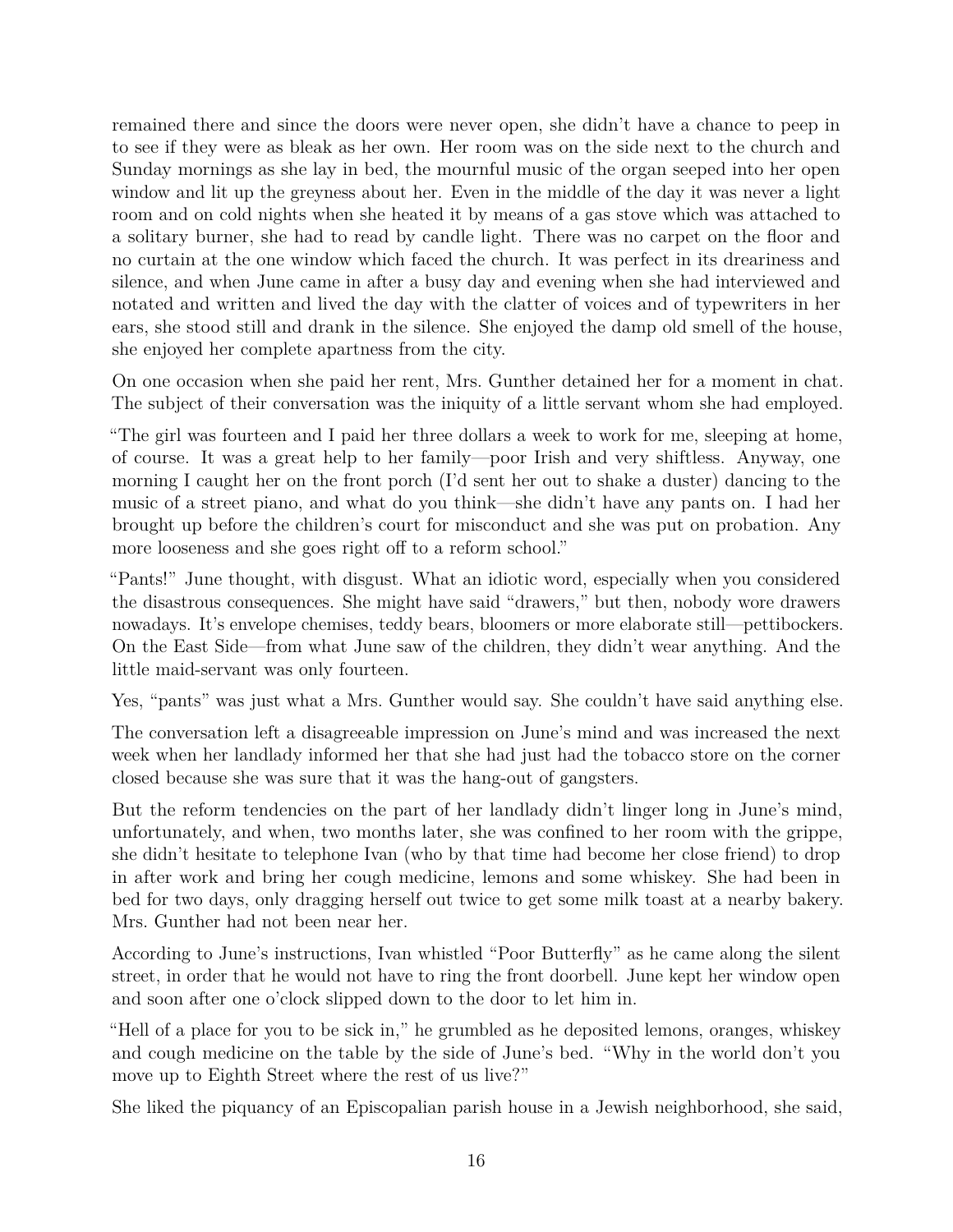and she liked the ancient odor of her surroundings. She liked the sound of the organ on Sunday mornings and she liked to feel solitary. She wouldn't move.

She hadn't told her mother she was sick for fear she would visit her and display the same distaste for her surroundings which Ivan had. She didn't want Ellen or Billy near her, because Ellen would talk chastity and Billy would talk about men. She was enjoying being sick—having a great reading-fest and she'd probably be able to come to work in a day or so. So he might as well join her in having a hot toddy and tell her all the gossip of the office.

The paper was getting along the same as usual. Mr. Bright was still insisting on giving a lot of space to the A. F. of L. and the Board of Control continued to row about it. Ivan himself favored the Amalgamated Clothing workers and every time he gave a column to them Mr. Bright rowed. It was a three sided feud and probably the latter would have to give up his job. On the whole the socialist board was more hostile to the A. F. of L. than they were to the Amalgamated. The very fact that the latter union was fighting the American Federation inclined them to look with more latitude on the clothing workers. It was a mixed-up affair and the more they bickered, the less faith Ivan had in the working classes.

Chester had found some more evidence and was going to start proceedings for a divorce. But then he'd been doing that for a long time. Vic had left the paper for higher pay on a Connecticut sheet. Benny Leonard had contributed largely to the Clarion bond issue. June was to take Benny as an assignment next week and have lunch with him. A good story for the sporting page—the class-conscious prize fighter.

Emil had left the paper for a job on a magazine as reader. They had two new men, not much good.

Several more pacifist meetings had been raided and there was talk of declaring war on April first.

He (Ivan) had brought her an article on Maxim Gorky to read and he had written two poems. He read them to her. They would appear in the Guillotine tomorrow. What was the book he had brought with him? "Gosta Berling". It was marvelous—a masterpiece. That woman certainly could write. Nobody could equal the Scandinavians these days. Wait, he would read a chapter or so to her.

And so the night wore on.

At seven Ivan left her and brought in a huge cup of hot milk and six slices of thin buttered toast from a nearby bakery and when she had assured him that he had saved her from the complications of boredom, pneumonia and slow starvation, he left her to sleep. Which she did all that day.

That night she was able to show up at the office to assist in rewrite work although Ivan refused to send her out on any assignment.

The next noon the blow fell. She had just stepped out of a cold tub and was leisurely dressing when a tap came at the door and Mother Grace came in.

"Well, my dear, *I've* come to your rescue."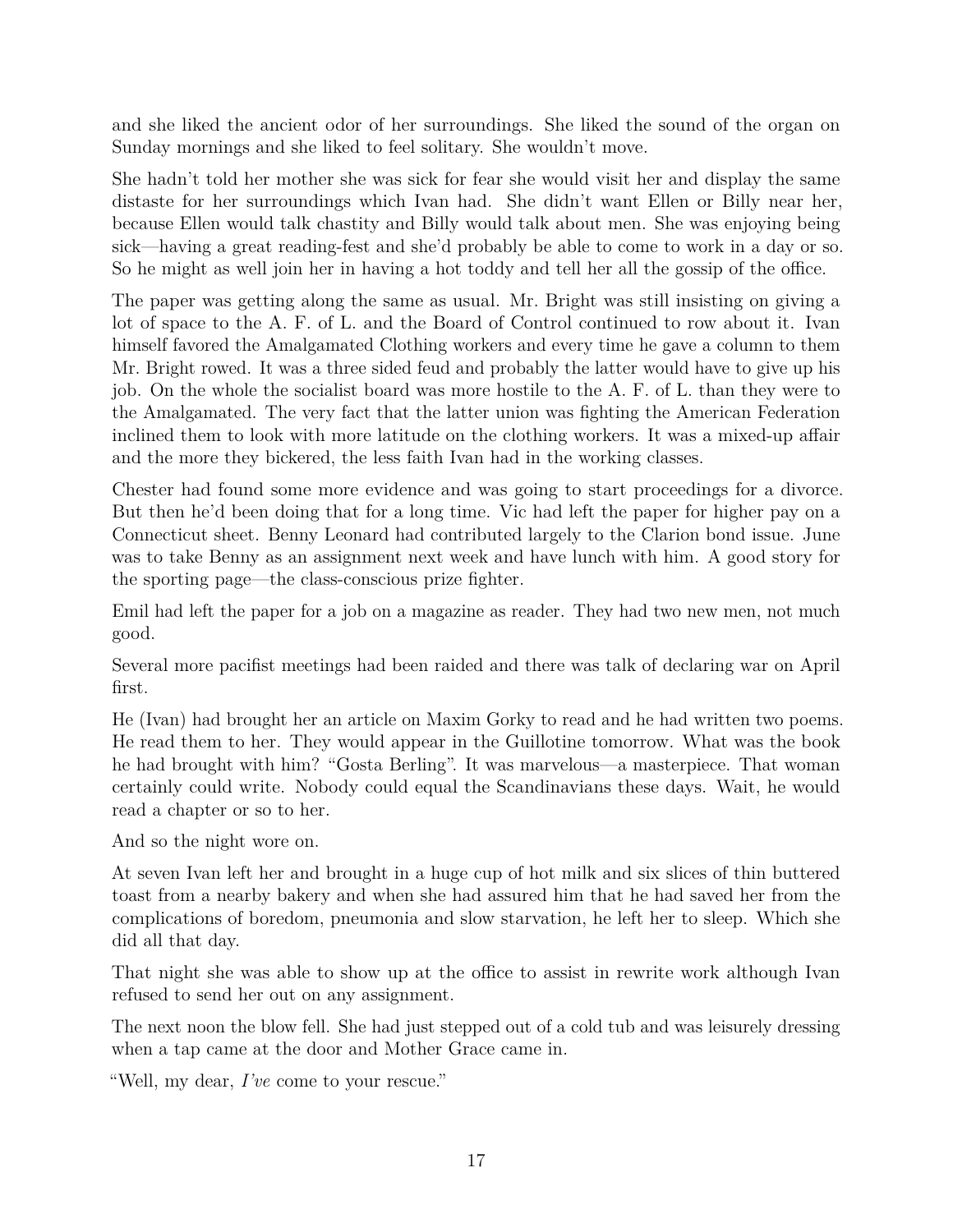"How in the world did you know that I've been sick? Did Ivan call you up? I told him not to. I'm all right now—went to the office last night."

But Ivan hadn't called her up. Mrs. Gunther had taken note of June's midnight visitor and had called up the office that morning, asking for Miss Henreddy's home address, saying that she was ill. The business office, contrary to the policy of the office had given it and the result was that Mother Grace had been forced to listen over the telephone to a long diatribe against June and her loose habits.

"I was absolutely furious, my dear." But not at June. "Nothing in the world is worse than having somebody light on you over the telephone. It was so difficult to put her in her place. I dropped into the office to find out how to get down here and fortunately ran into Ivan there. He told me that you'd been sick and that he had dropped around after work and that your brute of a landlady hadn't come near you for the two days you kept to your room. Oh, I told her just what I thought of her!"

Then after Mother Grace had announced casually that it wasn't considered quite the thing in her day to receive young men in bedrooms at any hour of the night or day, she made herself comfortable on the bed with a glass of whiskey and water and lemon which June had prepared for her, listened to the records, commented on the quality of tone of the phonograph. Then, with June's packed suitcase they went out to lunch together and that was all there was to that.

June was always making discoveries in the way of homes for herself in those days. She hadn't lived in Eighth Street for more than a week before she came across the Shelter for Probationers from Blackwell's Island and Bedford Reformatory. At least that was the name given it in the women's night court by the deep-bosomed matron when she sat down to fill out the prisoners' reports. When you spoke of it, you said Miss Prince's. The judge called it Miss Prince's. Whenever a girl was brought before him who had broken probation and who was given the name of "flagrant repeater" by the other probation officers, he'd say, "Well, call up Miss Prince. Maybe there's room up at her place."

There wasn't another place exactly like it in New York. The only thing like it in literature was Jo's farm in "Little Men" where she coddled and nursed and educated her waifs and strays.

The girls who were sent there were a distinct type, too. Actually "flagrant repeaters" who couldn't be trusted with a probation officer were always given another sentence in the reformatory.

Those girls who had no previous record in the court were lectured on the sacred flower of womanhood and motherhood and girlhood, while the probation officers who sat on a bench in the first row beamed and nodded at each other, and then they were turned over to one of the latter.

The judge who was fat and Rabelaisian and always in a high humor at life and the part he had to play in it was inclined to favor the youthful and attractive type of offender.

"That girl has something in her, I'm sure," he would tell Miss Prince solemnly. "She's young and her face isn't so hard, do you think?"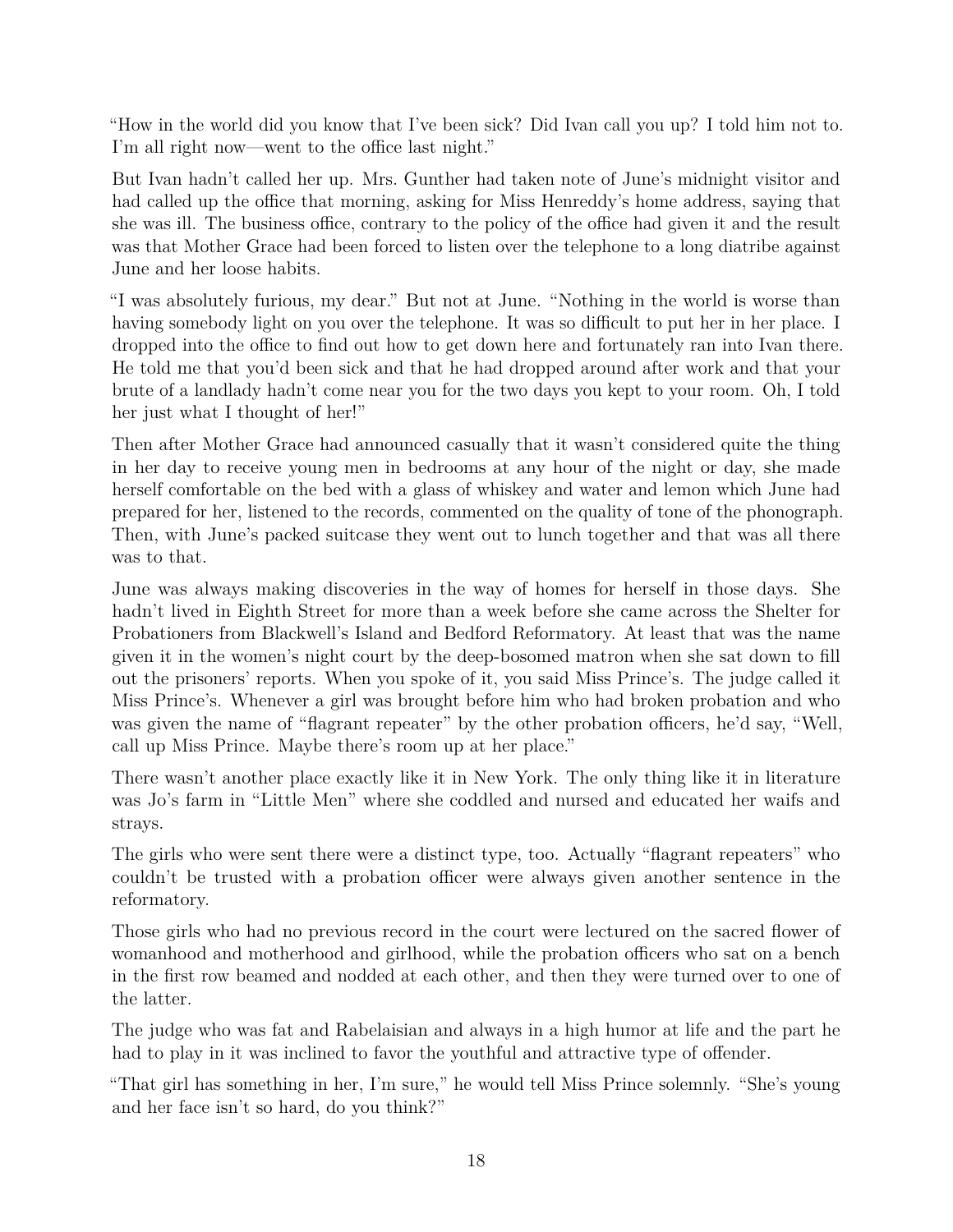"She does seem to have better taste in rougeing," Miss Prince would agree dryly.

As far as June could see, it didn't matter whether they were young or old with Miss Prince, as long as they weren't of the "moron type."

"Give me a girl with some brains to start out with, who is half way normal and I may be able to do something with her," was her ultimatum as to what she wanted in the way of raw material. "It's hopeless work enough without wasting time on the regular 'hooker'."

It was her occasional slang probably more than her attitude towards her work which attracted June. Certainly Miss Prince was unusual. She didn't regard her charges sentimentally as fallen women as the other probation officers did. Education, not religion, was her panacea for the social evil.

After she had heard Miss Prince use the word 'hooker' she asked to be allowed to visit her home to write a story on it for the paper. An invitation to lunch was the result and June went up there the next afternoon.

Somewhere around Fiftieth Street the island of Manhattan juts out into the East River and forms a little promontory across which a side street runs for two blocks. If you absentmindedly walked for more than two blocks in either direction you would find yourself walking through some iron railings, down a steep cliff and into the river.

There are prim brownstone houses on either side of the street and it is a stark, plain unprepossessing place, at first view. There are no lawns, no trees to soften its hard outlines. But all the houses on the east side of the street have back gardens with lilac and syringa bushes and beds of early purple orchids and lilies of the valley. If you look over the back fences of these yards you will see that on this side, too, the land slopes down in a steep cliff.

It isn't a city-like cliff at all. It is fascinatingly irregular, offering many nooks and crannies for small boys' foothold. If you climb down you will find that there is a natural beach extending for two blocks. It is a narrow beach, but it is not too narrow to sit there even when the big steamships and freighters pass and the waves wash in.

Before June pulled on the bell of number twenty-seven she walked up and down the street (for she was early) charmed with this quiet haven where there was not a sound of trolley car or a rumbling elevated train. The tall, quiet houses seemed to be hiding with their skirts, and protecting with their tapering railing fingers, that little beach. All the rest of the east shore of Manhattan had been gobbled by great corpse-like buildings and rotten creaking docks that jutted out like the tentacles of some mighty insect into the river.

As June described the place to Adele—"It's four stories high counting the basement where the kitchen and dining-room are. You've seen some of the tea rooms in Greenwich Village. That's exactly what this kitchen and dining-room are like. Painted to indulge a kindergarten whim, and all bright and shining. The kitchen is immense and old-fashioned with a huge stove that fits into what once was a fireplace. There's an enormous white sink and plenty of hot water to make the housework easy because the girls divide it up among themselves, taking turns at kitchen police the way they do in the army. The tables in the dining-room are long and painted blue and have blue runners down the middle of them and yellow curtains at the windows and there's a fireplace at one side that makes the room even more cheerful.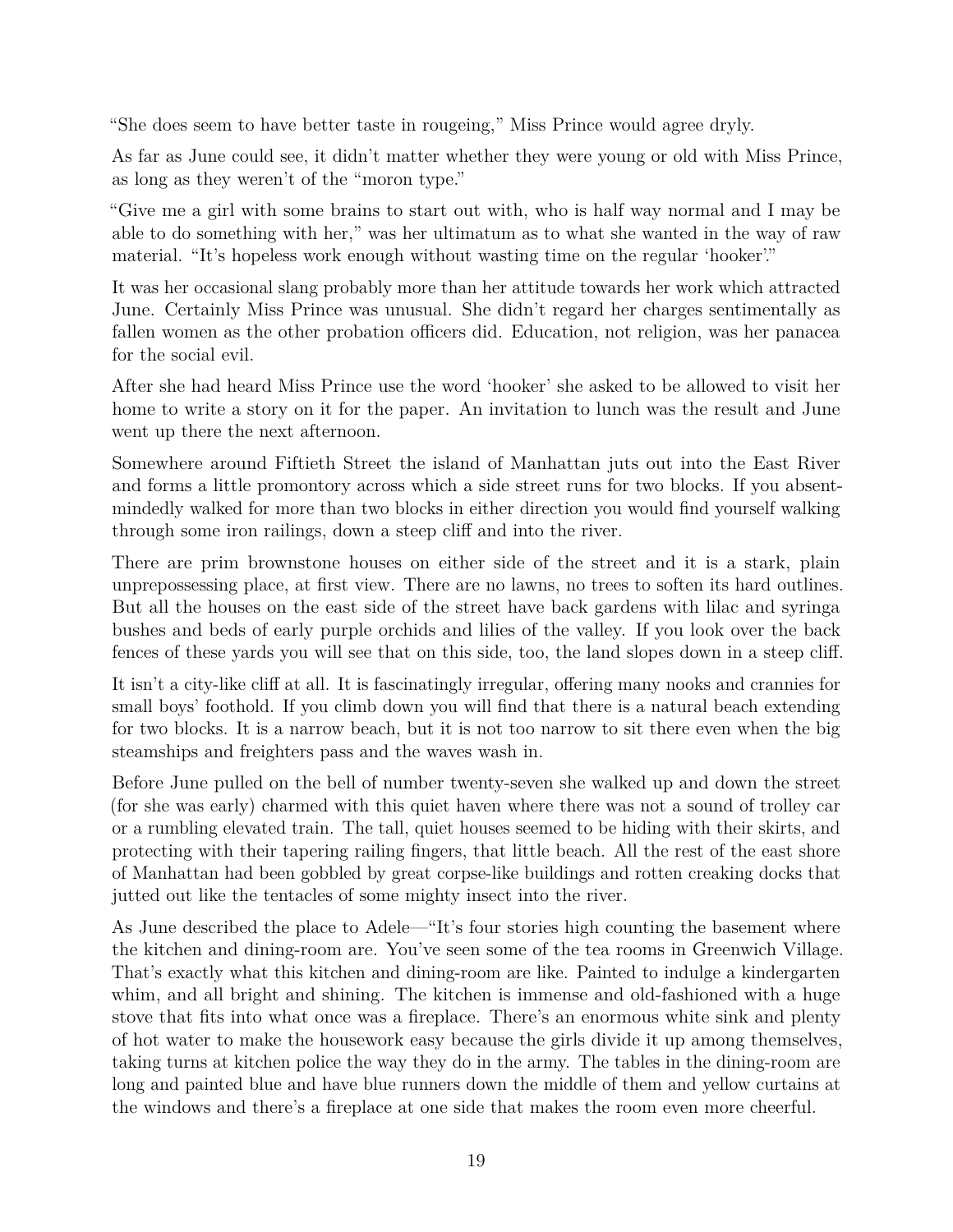"On the first floor there's a big sitting-room and sun parlor facing the river with a grate fire there too and couches and easy chairs and books and a piano and phonograph and every night the girls play ragtime until ten o'clock and then they all sing Nunc Dimittis before they go to bed. The big front room belongs to Miss Prince and her assistant, and they share it so they'll have more room for girls. All the lovely furnishings go in the sun parlor and sitting-room for the girls.

"On the two upper floors the rooms have been turned into dormitories and it's as though there were upper and lower berths. One hall bedroom has been made into a nursery and they have two new babies. Two other girls are going to have babies. One of them comes from a small country town and before she met Miss Prince she was going to commit suicide.

"Down the street Miss Prince also keeps a house which has been made over into a nursery for babies whose mothers have to go to work. She only charges ten cents a day.

"Who supports the homes? Miss Prince herself. Every day she goes out among rich friends (she seems to have a lot of them) and collects money and clothes and food, free tuition to business colleges, anything that she can use to go on with her work. Her idea is to start a whole chain of these homes with an idea to do away with prisons."

"Rather hopeless in this generation, I should think," judged Mother Grace.

That was the trouble, June decided—the hopelessness of it all. For every girl who turned out well, there were five who went back to the cabarets and eventually the streets. Miss Prince confessed it herself, acknowledged the apparent futility of any kind of social work, but saw no reason why that should prevent people from doing what they could.

And just when June began to mourn the futility of all endeavor, birth control was given to her for an assignment and through her newspaper work she was able to fling herself into another cause and forget the fallen women.

Of course birth control would solve all the troubles in the world. With birth control you wouldn't have any more children than you could afford to support and educate. Economic necessity would no longer be an excuse for the woman of the streets; and with education, a moral and social sense would be developed. No more poverty. And when women were not forced to have more than two children, they would have time to look into the laws. There would be a better educational system and a better industrial system. Given two children instead of nine and there was room for the maternal instinct to work. All you need is birth control.

These were the things June wrote for her paper every day when she had attended meetings where the leaders of the Birth Control League spoke. A clinic had been started somewhere around Havemeyer Street in Brooklyn and there was daily expectation that a raid would take place. June had to keep her eye on it all day. Sure enough, there was a raid and the next development was the trial of Edith Burns, a trained nurse and worker in the movement.

Then came those thrilling days after Mrs. Burns had been taken to Blackwell's Island and started her hunger and thirst strike. The first prisoner in America, the Clarion pointed out, to hunger strike for a cause. Forcible feeding began and June found an English suffragist who had hunger struck in a London jail and wrote a column on how it felt to be forcibly fed.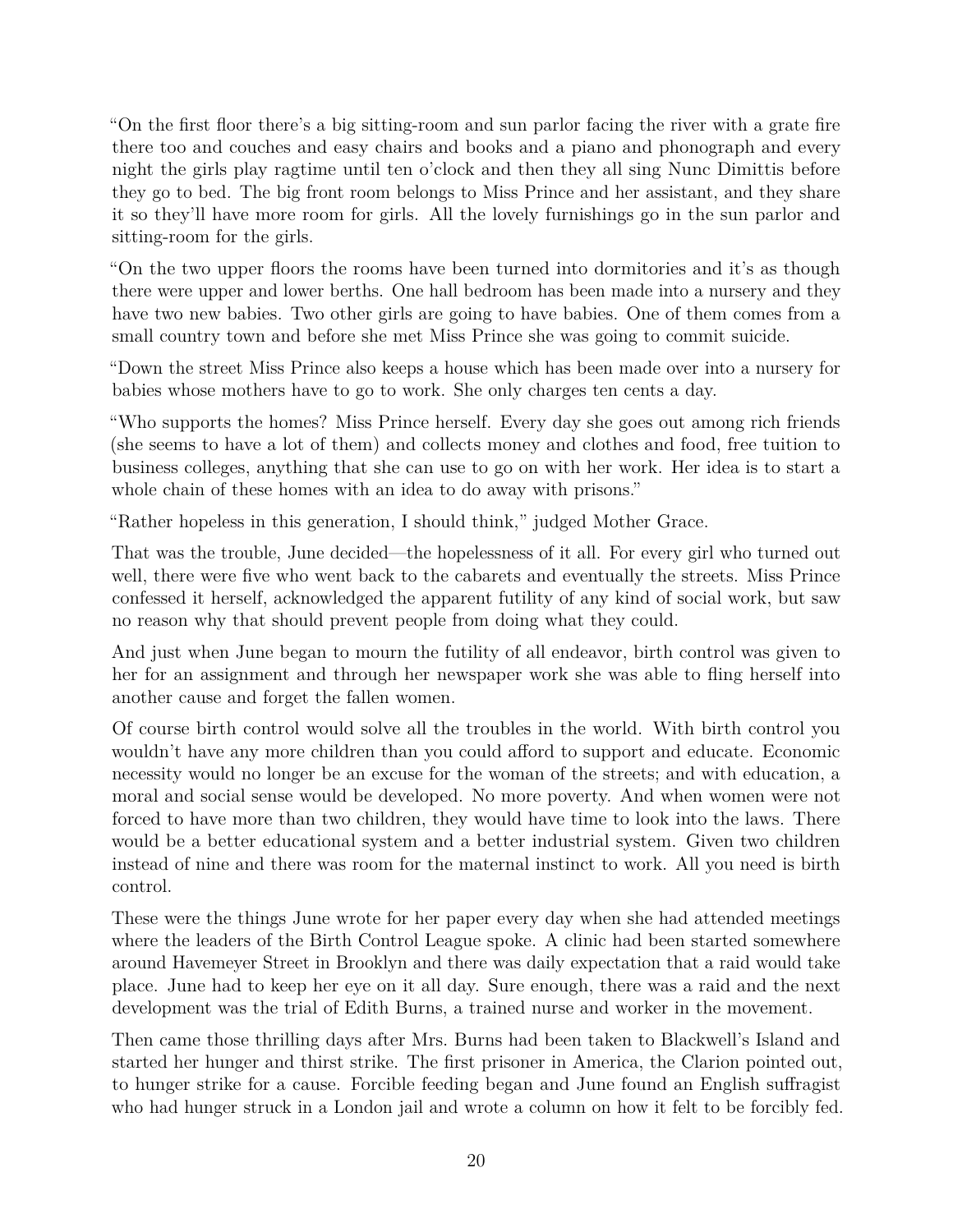Even the capitalist press was aroused and printed headlines on the condition of Edith Burns. One afternoon she was dying. The next afternoon the jail doctors vehemently denied the report. As a matter of fact, they said, it was all bluff and the prisoner had probably secreted cakes of chocolate on her person when entering the jail with the intention to strike. Five days and there were rumors of brutal treatment. Four men, the papers reported, had held the frail little woman to the bed while nourishment was being poured down her throat through a tube. They clamored for the governor to take action and pardon her. Birth control as an issue was disregarded. The important fact was than an American woman was being brutally treated by jail authorities and it was up to the chivalric American press to object. These things might take place in England, but not in New York. Here the Anglo-phobes had their chance.

Then the governor signed the pardon and dark rumors went around that clemency had come too late. There was a mad rush among the reporters to see who could get the first interview from the released prisoner, who would take her dying words.

"She's not to be released until eleven to-night," the Sun reporter said. "That'll just give us time to [missing text]

"That's the trouble. Can we get ahold of her?"

"Well, there's four of us. We'll work together and if one gets the story first, he's to call up the others when he gets back to the office."

One reporter chose the Twenty-third Street ferry house where the Department of Correction landed their prisoners from the island. Another took the Fifty-ninth Street ferry. Another heard Mrs. Burns was to be brought to the Central Hospital and took the train uptown.

"And I've got a hunch on sticking around her home," decided June, and proceeded to the artistic little apartment on the west side.

Mrs. Burns had several rooms in an old house which had lately been redecorated and fitted with modern improvements and rented out as studios to artists. She had furnished them very tastefully. Pongee curtains, a shade darker than the ivory tinted walls hung at the windows. The huge couch at one side of the room, covered with brown corduroy, served also as a bed. Between the couch and the wall was a bookcase stacked with modern poets, sets of Wells, Conrad and Hardy, books on nursing and several sociological works. There was a grate fire opposite the couch, several easy chairs, a low phonograph and cabinet of records. There were no pictures on the walls.

June, as a radical and reporter for the socialist press, was treated with more familiarity than other reporters and when she lifted the brass knocker that night, she was ushered into that more intimate room of Mrs. Burns. Mr. Waldor, the long-haired young poet whom she had met at Joel's, was there alone, dismally trying to arrange huge bunches of yellow daffodils in green vases. Having failed in trying to establish a magazine of new verse he was at present acting as secretary to the Birth Control League.

"I wish I were a madrigal," he murmured wistfully as he accepted June's offer of help.

\*"I wish I were a madrigal\*

*Upon a crimson stem.*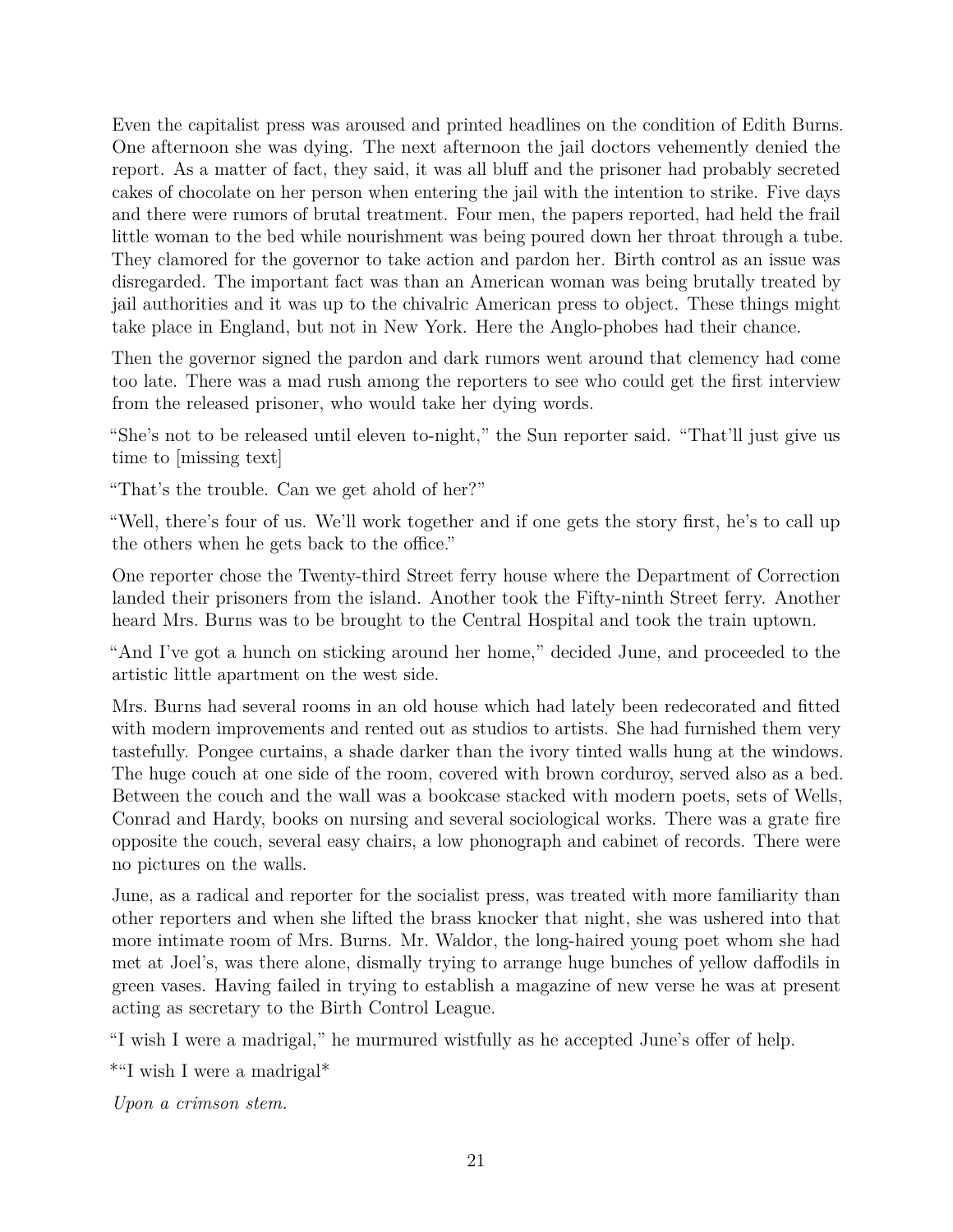*I'd ask the yellow daffodils The how and why and when."*

Or do you like this—

\*"Oh, if I were a madrigal\*

*Upon a crimson stem*

*I'd lean down o'er the daffodils*

*And yerl around at them."*

"Don't think much of either," June decided. "You've been drinking."

"Miss Henreddy, if you knew how my heart bleeds for that noble woman who has sacrificed her life for the cause—"

"Good Lord, you don't mean to say that she's dead," June burst out, more overcome at the idea of a big exclusive story for the paper than with pity for the fate of Edith Burns.

"No, but she's dying."

"Rot! That's newspaper talk. You know she isn't dying. You don't really think she's seriously ill, do you?"

"According to the reports of her doctors, she is in a very serious condition," said the young poet with dignity.

"Yes, and both of her doctors are radicals and will give out misleading reports for the benefit of the League. The newspapers are making a big story of it just because there isn't a murder on hand to serve up in headlines every night. I don't think five days of hunger-striking could hurt anybody. The only way she's suffered is from forcible feeding and that must be uncomfortable to say the least. Use you common sense, Waldor, if you have any. And you know she's going to be brought here tonight rather than to any hospital. Otherwise why would you be here making a fire and putting daffodils around?"

"Where are the other reporters?" he asked with a gleam of sense that June had asked for.

June told him. "And don't try any of your sob tactics on me, because you know I quote you and the doctors with the understanding that you're faking. Save that for the capitalist press."

Impatiently, June turned to the phonograph and the bookcase. She hoped to goodness Mrs. Burns would arrive on time so that she could telephone the story to the paper before twelve. She had no patience with poets or with long hair. And she had no patience with the League when they over-reached themselves in providing sensational stories for the press. She thought of the other three reporters tramping around in the cold, waiting for a first interview with Mrs. Burns.

Two hours passed and she was beginning to philosophize on the idiocy of modern newspaper work, to wonder whether it were not rather debasing work, when she heard a taxi hooting downstairs. Immediately she was as full of glee as a child playing a game. She raced with Waldor down the stairs, raced across the curb to the taxi where the two doctors who were on the case were helping Mrs. Burns, somewhat pale and languid, out of the car. She got her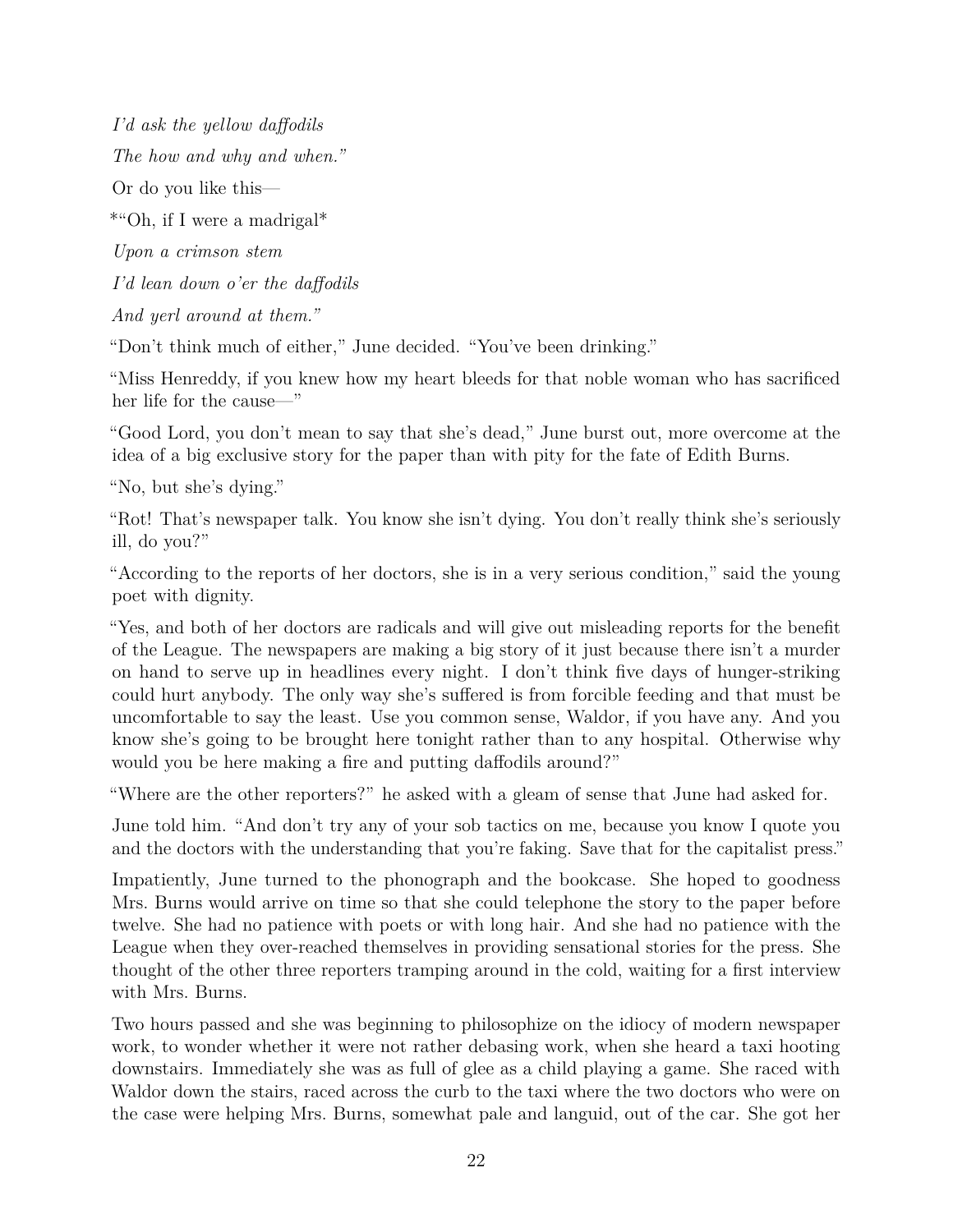interview in three sentences (the most interesting one of which was that Mrs. Burns' teeth had been knocked out while being forcibly fed) and raced to the telephone across the street. It was ten minutes to twelve and she had been just in time.

And then June was hit by a police club. That was the next exciting event in her life as a reporter. The surprising thing, she discovered, was that you could enter into the spirit of the mob even when [missing text] descended against her ribs with a hollow sound did not call up any resentment in her breast. She felt it, but it did not hurt. She felt it, but it did not disturb in any way the curious, detached, mad feeling that flowed through her veins as the crowd seethed and shouted and fought. June looked at the policeman who had used the club and perceived that he could see but dimly through a veil of blood that clouded his eyes. He had a cut across his forehead. At the moment of the blow, as she looked up at him, he smeared the blood from one eye and glared forth like one of the giants that Jack killed.

"Excuse me," he said politely, "I can't see." And went on clubbing at the crowd to keep them from obstructing the patrol wagons which were gradually being filled. The crowd continued to surge and howl.

That it seemed was all they could do and after June realized that they couldn't shout themselves to a more bloodthirsty pitch and she could not push through to see the fighting that was going on, she lost her enthusiasm and turned to the bloody policeman.

This time, he could see the police card that was pinned to the front of her coat and allowed her to stand at the wagon and survey the prisoners as they were pushed through the crowd and handed in. It was impossible to find out names. There were too many of them. One after another, five wagons drew up, received their load and departed. When no more arrests were made, the crowd dispersed.

June found time to observe from her position of vantage that nine-tenths of the prisoners were well-dressed youths, quite totteringly drunk. By their tattered American flags they were in favor of the war which was to be voted on the next day. It was harder to tell which were pacifists and which bystanders who had become involved.

But it was easy enough to complete the story by calling up the Baltimore police station where the prisoners had been taken. There she found that five were professed pacifists. The captain was affable enough to tell her that most of the crowd had been enthusiastic young city men of reliable parentage who had been released on cognizance.

"My dear," she told her mother, "it was just fun. It was like a holiday or a picnic and I'm tickled to death that I got the assignment. There were four young women in the party and about fifteen young men, all from Columbia, but me." (It was when she had returned to New York and was relating the exciting adventure. She had left on such short notice that there was not even time to telephone her mother that she was going to leave the city for several days. She just arrived at the office in the morning, found a note there from Ivan to take the Chinatown bus at Union Square and go to Washington.)

"The two drivers of the bus were such a strange contrast to the students who were so enthusiastic. It seemed to me that they typified the American people. They were just ordinary bus drivers and didn't have any conviction one way or the other. Their usual work